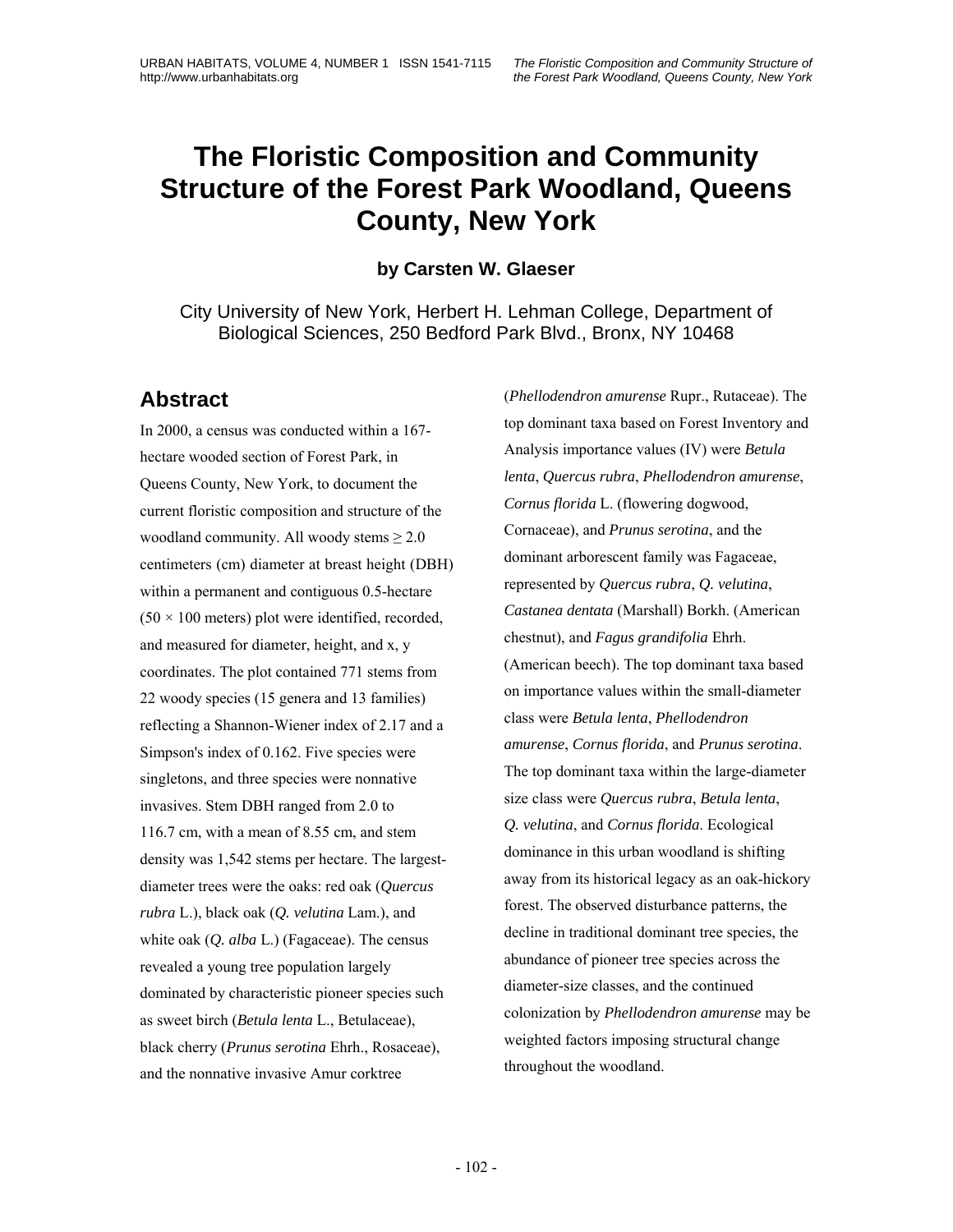**Key words:** ecological dominance hierarchy; fragmented forests; forest census; frequency distribution; nonnative invasive species; pioneer species; randomization tests; species importance values; stem-size class; urban forest ecology

# **Introduction**

From the late 19th century through the 20th century, development along the urban-suburban interface altered much of the original landscape on western Long Island, New York. The New York metropolitan region, including outer boroughs such as Queens County, is now devoid of much natural landscape; nevertheless, it may contain more than 3,000 species of vascular plants (Brooklyn Botanic Garden, 1999). These plants survive in forested islands or fragments of wooded parkland—the patchy remnants of a once large and contiguous temperate forest ecosystem. Forest Park, in Queens County, is the largest of the urban woodlands on western Long Island, and it contains a sizeable portion of the local flora (Greller et al., 1979; New York City Department of Parks & Recreation [DPR], 1990, 1991). Early floristic inventories of Queens County and its environs have been critical to documenting not only local plant diversity but also changes in plant communities brought about by increased land development and humaninduced disturbances (Greller, 1979; Greller, 1985; Greller, Panuccio & Durando, 1991; Harper, 1917a, 1917b). Despite Forest Park's size and status, it has not been closely studied, and thus little information is available to

parkland personnel and administrators wishing to develop ecology-based management tools.

Knowledge of the floristic composition and structure of woodland communities is critical to understanding the greater dynamics of woodland ecosystems, and it is only with hard ecological data that sound management practices can eventually be applied. Currently, most of the fragmented woodland ecosystems within the city of New York have not been fully investigated beyond their floristic composition. The objective of this study—the first comprehensive one of the woodland since Greller, Calhoun, and Iglich (1979)—was to investigate the current health of the arborescent community in Forest Park.

# **History of Forest Park**

In 1892, the New York legislature authorized the Brooklyn Parks Department to purchase the first parcel of parkland in Queens County (Figure 1). Additional acquisitions occurred into 1898, resulting in the expansion of the parkland to 218 hectares. Originally called Brooklyn Forest Park, it was transferred to the city of New York with the consolidation of Greater New York in 1898. The park, along with other parks in Brooklyn and Queens, was managed by the Brooklyn Parks Department until the Queens Department of Parks was established in 1911. Brooklyn Forest Park was renamed Forest Park and served as a multiuse park intended to provide a variety of recreational amenities to the public, including natural areas. Land use within the park area from the colonial period to the end of the 19th century had consisted mainly of timber harvesting,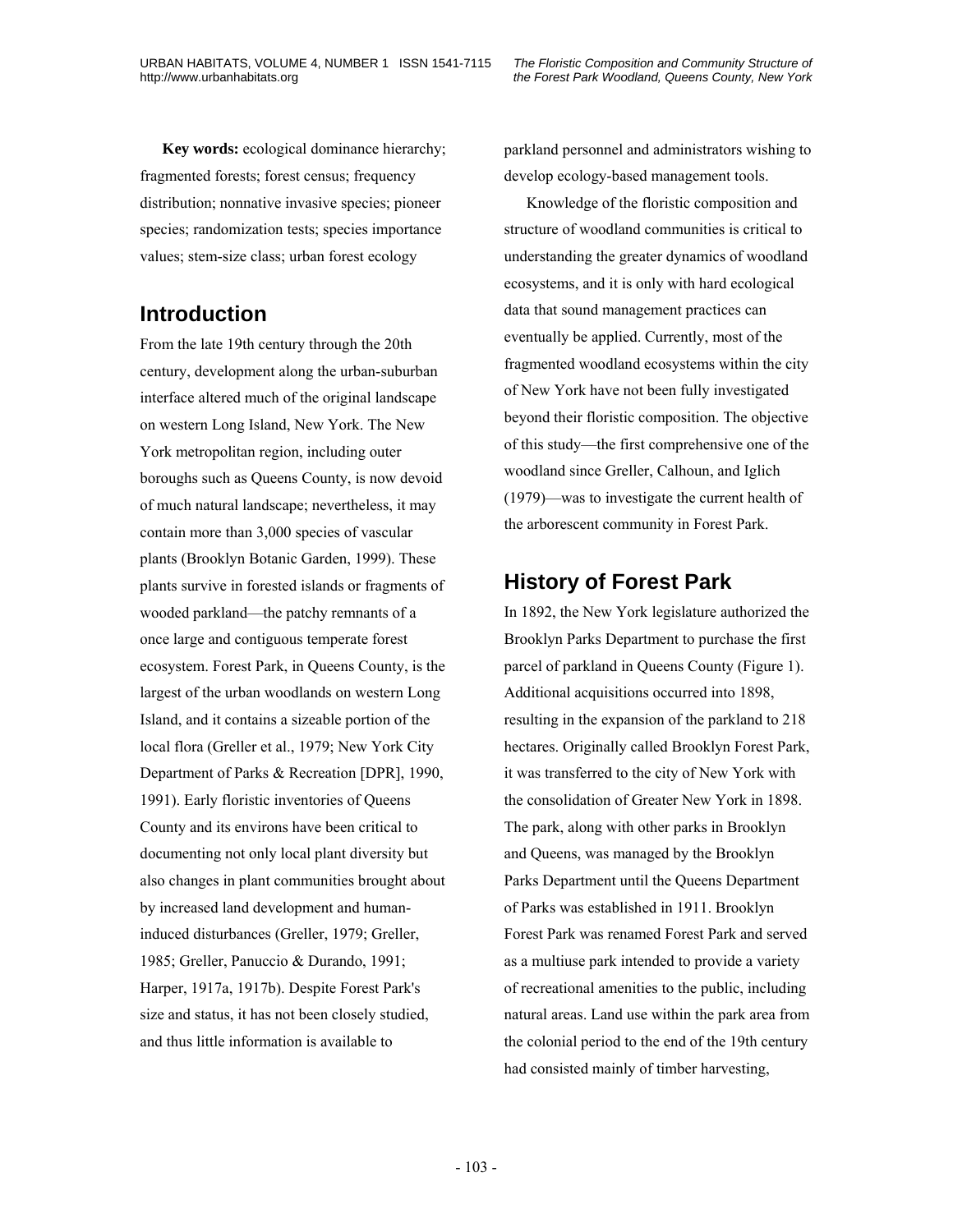farming, and cattle grazing. These activities were halted when the park was established (New York City DPR, 1990). The designation of a 218 hectare park in Queens County amid a burgeoning human population (now exceeding 2.3 million inhabitants) was a crucial step in the conservation of local biodiversity. In 1990, the New York City DPR's Urban Forest Education Program (UFEP) prepared a management plan for all urban forests within New York City. The major goals were to mitigate the impact of human disturbance on the ecology of park woodlands and to maintain and preserve native forest plant communities that were no longer subject to forces of natural disturbance. Forest Park became the first wooded parkland in Queens County evaluated for a natural-areas management plan by the New York City DPR's Natural Resources Group (NRG) (New York City DPR, 1996). This management plan has served as a model for all DPR wooded parks, such as neighboring Cunningham Park and Alley Pond Park (Tim Wenskus, NRG, personal communication, 2001). The plan identified vital plant communities and set priorities for woodland conservation. It also highlighted the park as containing the most extensive undisturbed forests in all of Queens County. Of the 218 hectares of parkland included in the management plan, an estimated 76% (167 hectares) was listed as closed forest canopy. The management plan, however, lacked an important ingredient for the management of the wooded landscape—a quantitative woodland census.

# **Location, Structure, and Condition**

Forest Park (42° 30' north latitude and 73° 51' west longitude) is located in southwest Queens County and situated along the Harbor Hill terminal moraine of the southern point of the Glaciated Appalachian Plateau, formed by the Wisconsin glaciation (Cunningham & Ciolkosz, 1984; Greller et al., 1979; Sanders, 1974). The topographic elevations from the 1935 New York City Department of Parks maps series range from 18 to 42 meters (m) above sea level (Figure 2).

The woodland is mature throughout, as evidenced by the presence of large oaks, hickory, and flowering dogwood (Figure 3). Tree falls are common. Referencing the documented woody plant diversity in Forest Park and elsewhere in Queens County, Greller, Calhoun, and Iglich (1979) described the woodland as an oak, mixed dicot–dogwood type. However, visual observation suggests that the woodland is an oak-hickory-dogwood forest.

The overall knob-and-kettle topography is well vegetated with both herbaceous and woody flora. (In 2000, to account for the diversity of the understory flora within the study location, I conducted a survey of spring ephemerals and vines not included in the larger woodland census [Glaeser, unpublished data]. The survey revealed 15 families of herbs and ferns, represented by 26 genera; woody vines consisted of one family represented by two genera). Forest gaps atop the knobs are often covered by a mix of understory shrubs, saplings, grasses, and other herbaceous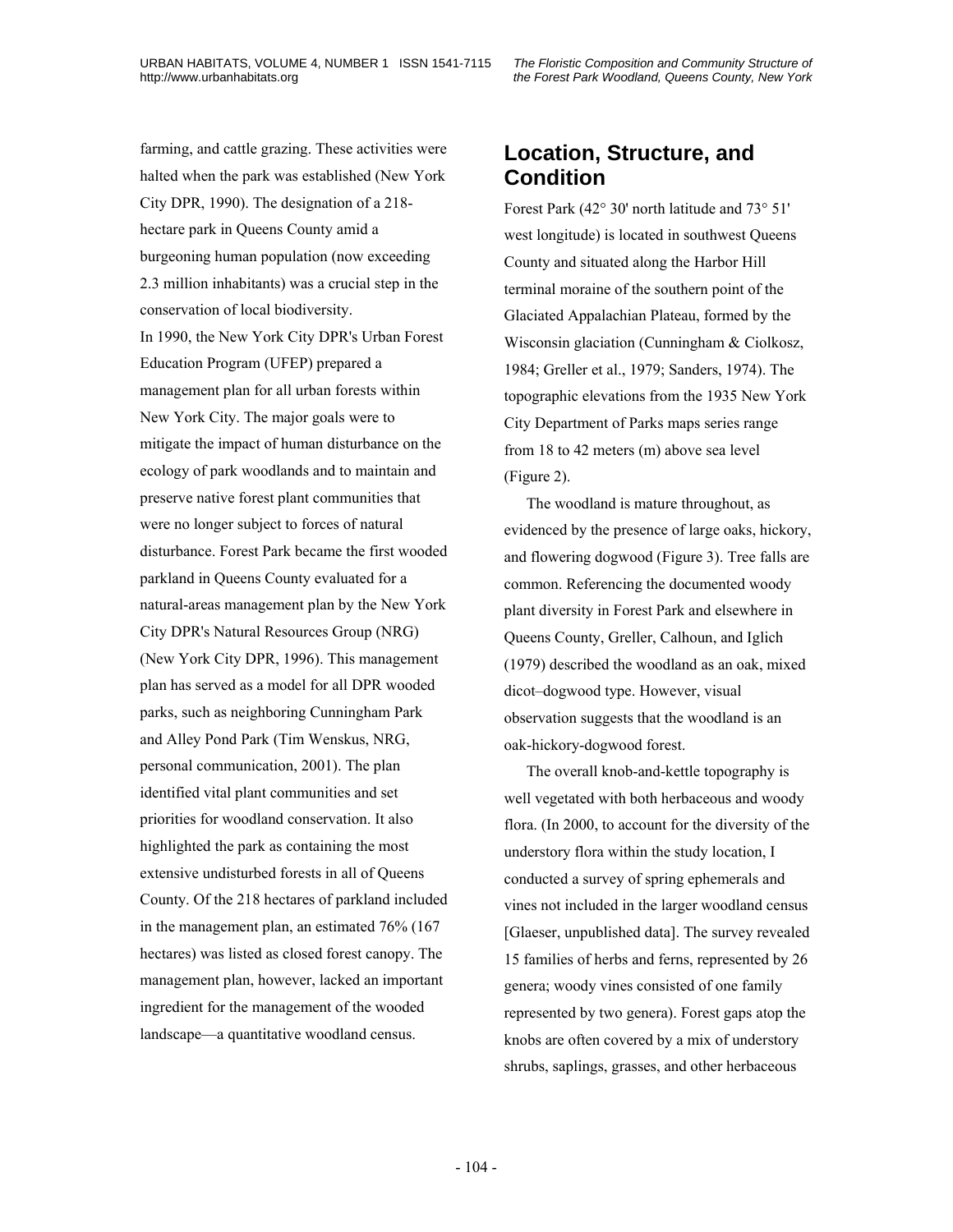plants. In contrast to other neighboring wooded parks, most kettles in Forest Park lack seasonal water and are variably vegetated.

From informal observations made throughout Forest Park, it is evident that unregulated highimpact activities such as mountain biking, horseback riding, and off-trail pedestrian use of the park have negatively impacted the plant community. Vandalism is equally evident in the form of cut trees, brush fires, graffiti, and litter. Though unquantified, the loss of plant cover and severe compaction and erosion of soil due to human activities has resulted in a degraded landscape in great need of restoration.

#### **Methods**

During the winter of 1999–2000, I delineated and surveyed a  $50 \times 100$  m (0.5-hectare) permanent plot, divided into fifty  $10 \times 10$  m quadrats, located within the 29-hectare Northern Forest Management Zone in Forest Park (Figure 2). A major criterion for plot selection was that no landscape-management activity—for example, thinning, tree planting, or weed control—was to have occurred within the study area. (All prior landscaping activity in the park was recorded in DPR woodland-management records.) This was to ensure that human-induced disturbance would not skew the data. The study plot, by general appearance, was representative of the greater Forest Park woodland.

All woody stems  $\geq 2.0$  centimeters (cm) diameter at breast height (DBH) were counted, regardless of tree or shrub characteristic. This was an unconventional DBH measurement,

contrasting with those of forest censuses performed elsewhere within the New York City park system, in which only stems at least  $\geq$  7.6 cm DBH were counted (Greller et al., 1979; Rudnicky & McDonnell, 1989; Stalter, 1981; Stalter, Munir, Lamont & Kincaid, 2001). Each taxon within the plot was identified to species, and the botanical nomenclature followed Gleason and Cronquist (1991). Species importance values and family importance values were used to determine the dominance hierarchy or ranking of the woody taxa within the plant community (Ferreira & Prance, 1998; Mori, Boom, de Cavalino & dos Santos, 1983). Both measures of importance value (IV) were calculated as follows:  $IV = (relative density +$ relative frequency + relative dominance)  $\times$  100.

A species-area curve (the accumulation of tree species as a function of the sample area) was prepared by approximate randomization analysis (Figure 4) (Manly, 1997; Mori, Becker & Kincaid, 2001; Rice & Kelting, 1955). Randomization shuffled the plot combinations 500 times without replacement.

Bootstrapping for confidence intervals of importance values at 95% was applied to the top ecologically dominant taxa. Confidence intervals were needed to measure the uncertainty of a sample statistic, such as importance values across the larger Forest Park plant communities (Dixon, 1993; Manly, 1997; Sokal & Rohlf, 1995). Frequency distribution for stem diameter, regression tests, descriptive statistics, and quartiles for diameter size classes were performed with StatView software (version 5.0,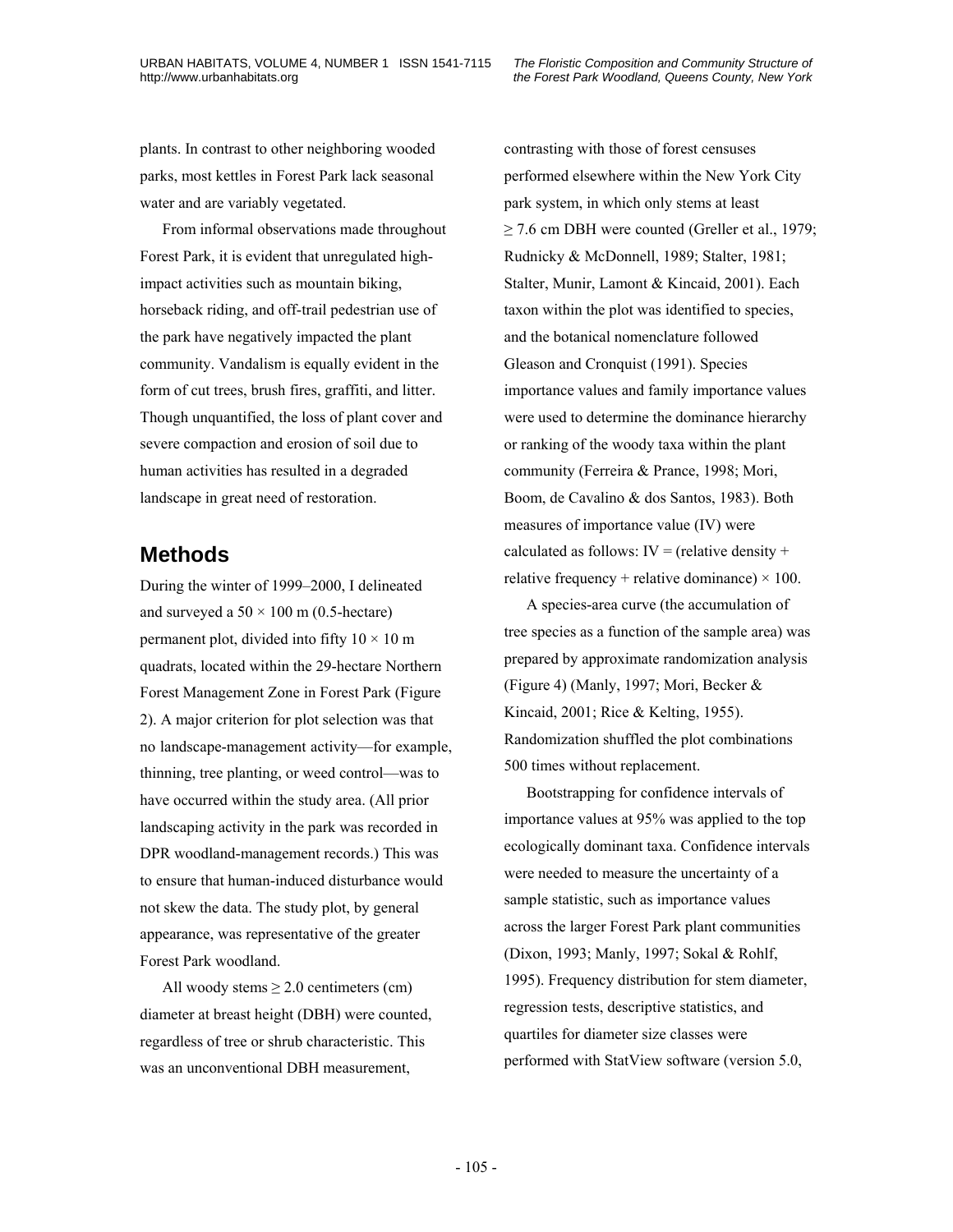SAS, 1992). Upper and lower quartiles (25%) of the dataset were used to divide stems into the three stem-size classes. This approach was in contrast to other studies that utilized nonstatistical methods for determining size classes (Auclair & Cottam, 1971; Brewer, 2001; Parker, Leopold & Eichenberger, 1985).

#### **Results**

A total of 771 stems were identified, consisting of 22 tree and shrub species in 15 genera and 13 families. The mean number of species per quadrat was 5.60, and the mean number of stems per quadrat was 15.48. The stem density for all woody taxa measured at  $\geq 2.0$  cm DBH was 1,542 stems per hectare. In contrast, when calculated using a 10-cm DBH cut point, the mean stem density was 270 stems per hectare. This was a similar result to that found for neighboring Cunningham Park woodland (Queens County), which at the 10.0 cm DBH cut point had a stem density of 244 stems per hectare (Glaeser, unpublished data), and for the Alley Park woodland (Queens County), which had a density of 245.5 stem per hectare (Loeb, 1992). Quantitative measurements of diversity were as follows: Shannon-Wiener index  $(H') = 2.176$ ; Simpson's index  $= 0.162$ .

The middle curve of the species-area curve shows the mean number of species per plot. The mean markedly increases and does not level off at quadrat 50, suggesting that censusing a larger area would reveal more taxa (Figure 4). The lower and upper curves are the minimum and maximum number of species found in the

randomization of the quadrats, respectively. The maximum values on the curve level off at quadrat 15; it can be inferred from this that a maximum number of species (22 taxa) would be found in 15 quadrats.

## **Species Importance Values**

*Betula lenta*, sweet birch (IV = 51.99), was the ecologically dominant species in the 0.5 hectare plot (Table 1). It had the highest relative density of all taxa, at 28.15%, a relative frequency of 14.18%, and relative dominance—an extrapolation of basal area—of 9.66%. The second-ranked species was *Quercus rubra*, northern red oak (IV = 49.55), which had a relative density of 4.28%, relative frequency of 8.16%, and relative dominance of 37.11%. The third-ranked species was the nonnative invasive *Phellodendron amurense*, Amur corktree (IV= 33.35) (see Glaeser & Kincaid, 2005), which had a relative frequency of 9.93% and relative dominance of 2.92%. Note that at 20.49%, this species' relative density was second to that of *Betula lenta*. The fourth species in the dominance ranking was *Cornus florida*, flowering dogwood  $(IV = 32.45)$ . This understory tree ranked third in terms of relative density (14.92%). The dominance ranking and abundance of *C. florida* is of interest because of its susceptibility to numerous foliage pathogens such as anthracnose (*Discula* species). *Quercus velutina*, black oak (IV= 28.07), ranked fifth in overall ecological dominance; however it ranked tenth in relative density (1.30%). *Prunus serotina*, black cherry (IV = 27.14), ranked sixth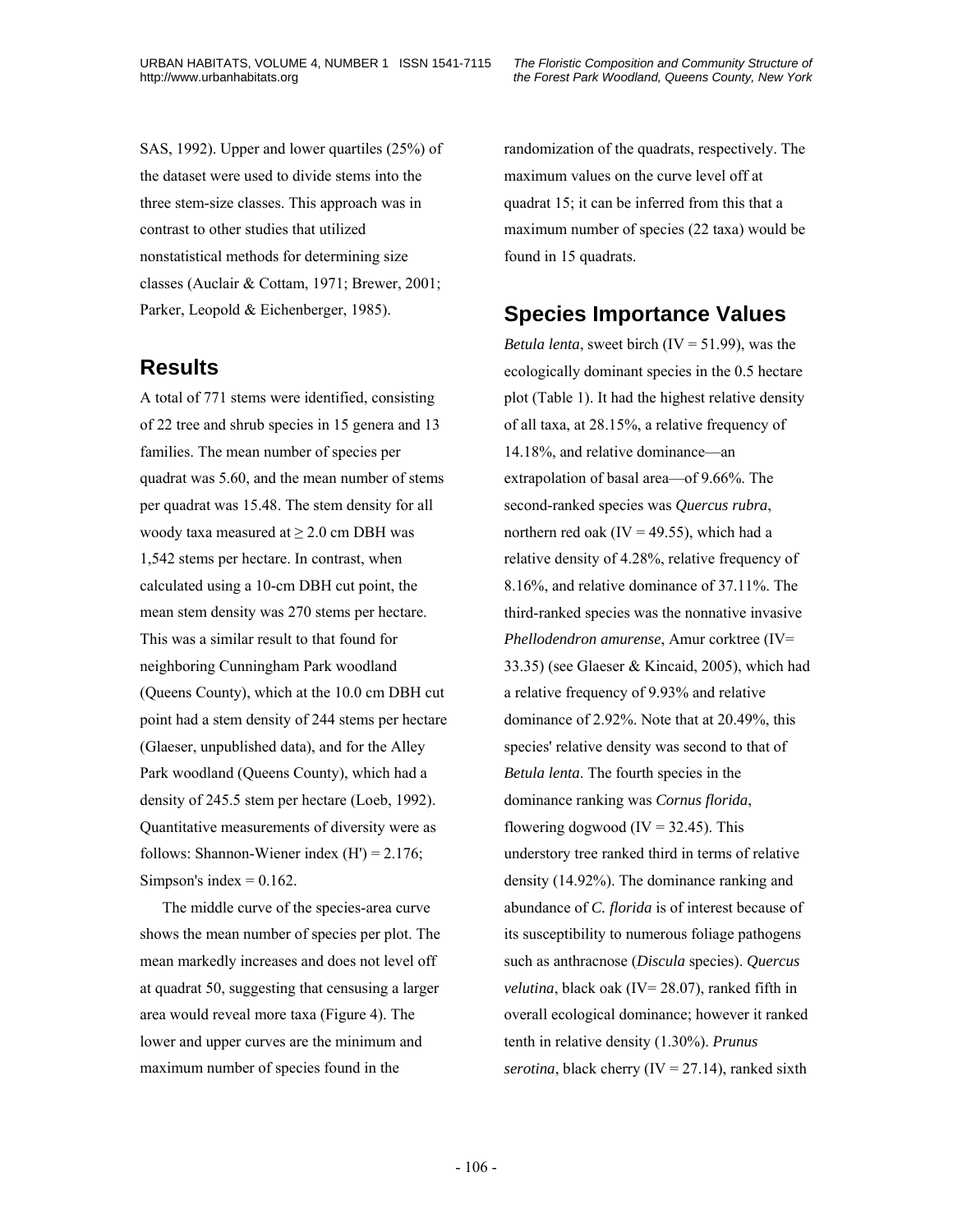in ecological dominance; it had a relative density of 11.0% and was the third most frequently encountered tree species, with a relative frequency of 12.77%. *Quercus alba*, white oak (IV=17.44), ranked seventh in ecological dominance but third behind *Q. rubra* and *Q. velutina* in relative dominance at 12.21%. *Acer rubrum* L. (red maple), *A. platanoides* L. (Norway maple), *Liriodendron tulipifera* L. (tulip tree), *Ilex verticillata* L., A. Gray (common winterberry), and *Nyssa sylvatica* Marshall (black gum) appeared as singletons and ranked low in ecological dominance due to low counts and small diameter size.

The bootstrap 95% confidence intervals were used to determine the certainty of a parametric mean, such as the species importance values (Manly, 1997). Confidence intervals were determined for seven of the ecologically dominant taxa (Figure 5).

# **Family Importance Values**

Family importance values were applied to the 13 tree and shrub families (Table 2). The Fagaceae was the dominant and richest of the tree families. It was represented by five species and collectively contained 74 individual stems comprised of *Quercus rubra*, *Q. velutina*, *Q. alba*, *Castanea dentata*, and *Fagus grandifolia*. The collective IV for species within the Fagaceae was 102.57 out of a possible 300. The relative density was a low 9.60%, while the relative frequency was 16.05%, or equivalent to that of the top three ranking families. The Fagaceae had a relative dominance of 77.5% and a combined

basal area of 11.71 square meters, which was eight times the basal area of the next-dominantranking family (Betulaceae). Members of the Fagaceae were found in 39 of the 50 sampled quadrats (78.0%). The second-ranked family in the dominance hierarchy was Betulaceae (IV= 54.27), represented by a single species, *Betula lenta*. Owing to this species's abundance, Betulaceae had a relative density of 28.03% and relative frequency of 16.46%. The third-ranked family was the Cornaceae (IV=36.02), represented by two species: *Cornus florida* and *C. alternifolia* L.f. Both the relative frequency and relative density of this family were 16% (placing it very close in relative frequency to Fagaceae and Betulaceae); however, its relative dominance, at 3.40%, was markedly low. Fourth in family ranking was the Rutaceae (IV=34.94), represented by *Phellodendron amurense*. The Amur corktree had a relative density of 20.49%, second highest overall next to the Betulaceae (Figure 6).

## **Stem Diameters**

The use of lower and upper quartiles (or the 25 percentile) of the sampled population statistically partitioned all arborescent stems into small- and large-size diameter classes and a central 50 percentile for the midsize-diameter class. The diameter-size classes were as follows: small-size diameters (2.0 to < 2.8 cm DBH,  $n = 202$ ); midsize diameters  $(2.8 \text{ to } < 7.48 \text{ cm})$  DBH, n=372); and large-size diameters (7.48 to 116.7 cm DBH, n=197).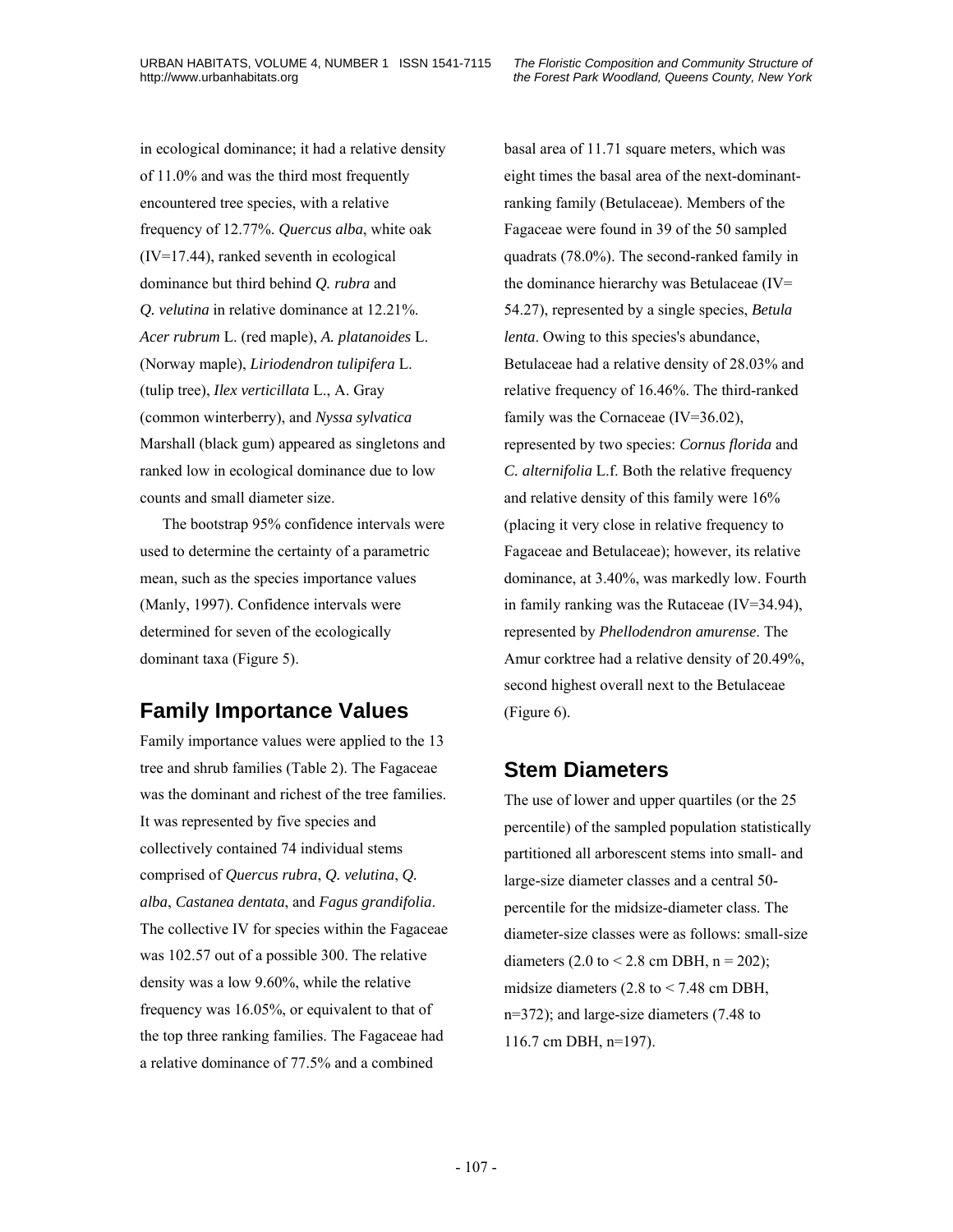Species richness within the small-sizediameter class was 19 tree species, representing 13 families. Stem density was 402 stems per hectare, and the combined basal area (BA) was 0.893 square meters. The top four ecologically dominant taxa, in decreasing order of importance, were *Betula lenta* (IV=73.54), *Phellodendron amurense* (IV= 65.45), *Cornus florida* (IV= 44.99), and *Prunus serotina* (IV= 36.44) (Table 3). *Betula lenta* displayed the greatest relative density with 26.8%, followed by *Phellodendron amurense* (24.38%), *Cornus florida* (14.43%), and *Prunus serotina* (11.94%). The most frequent taxon encountered was *Betula lenta* (relative frequency 20.18%), and it was followed by *Phellodendron amurense* (16.67%), *Cornus florida* (15.79%), and *Prunus serotina* (12.28%).

The midsize-diameter class contained the most abundant stems of the three size classes: n=372 (Table 4). Species richness within this group was 17 tree species, distributed among 10 families. Stem density was 744 stems per hectare, and basal area (BA) was 6.66 square meters. Within this size class, the largest tree was *Cornus florida* (7.48 cm DBH). The top four ecologically dominant taxa were, in decreasing order of importance, *Betula lenta* (IV=81.68), *Phellodendron amurense* (IV=61.47), *Cornus florida* (IV=48.92), and *Prunus serotina* (IV=30.62). The most frequently encountered taxon was *Betula lenta* (relative frequency 18.59%), and it was followed by *Phellodendron amurense* (14.74%), *Cornus florida* (17.95%), and *Prunus serotina* (11.54%). *Betula lenta* also displayed the greatest relative density (31.45%),

and it was followed by *Phellodendron amurense* (24.19%), *Cornus florida* (14.79%), and *Prunus serotina* (9.68%). *Betula lenta* ranked highest in relative dominance (31.64%) and was followed by *Phellodendron amurense* (22.53%), *Cornus florida* (16.19%), and *Prunus serotina* (9.40%).

The species richness within the large-size class was 13 tree species, distributed among 7 families. Stem density was 394 stems per hectare, and basal area (BA) was 145.48 square meters. The ecologically dominant taxa within this group were, in decreasing order of importance, *Quercus rubra* (IV= 70.25), *Betula lenta* (IV= 51.11), *Quercus velutina* (IV= 34.84), and *Cornus florida* (IV= 33.34) (Table 5). Unique among the dominant taxa in this size class is *Betula lenta*; though second in ecological dominance, it had a high relative density (23.35%) compared with *Cornus florida* (15.74%), *Quercus rubra* (14.72%), and *Prunus serotina* (12.69%). The most frequently encountered taxon was *Betula lenta*, with a relative frequency of 19.15%, and it was followed by *Quercus rubra* (16.31%), *Cornus florida* (14.89%), and *Prunus serotina* (12.77%). The oaks—*Quercus rubra*, *Q. alba*, and *Q. velutina*—displayed the greatest relative dominance in the large-size class. The largest oak specimen was a *Quercus rubra* measuring 116.7 cm DBH. Though the *Quercus* species were low in abundance, their larger basal areas accounted for the increased relative dominance.

The basic structural characteristics of the top three ecologically dominant taxa within all the diameter-size classes were compared (Table 6).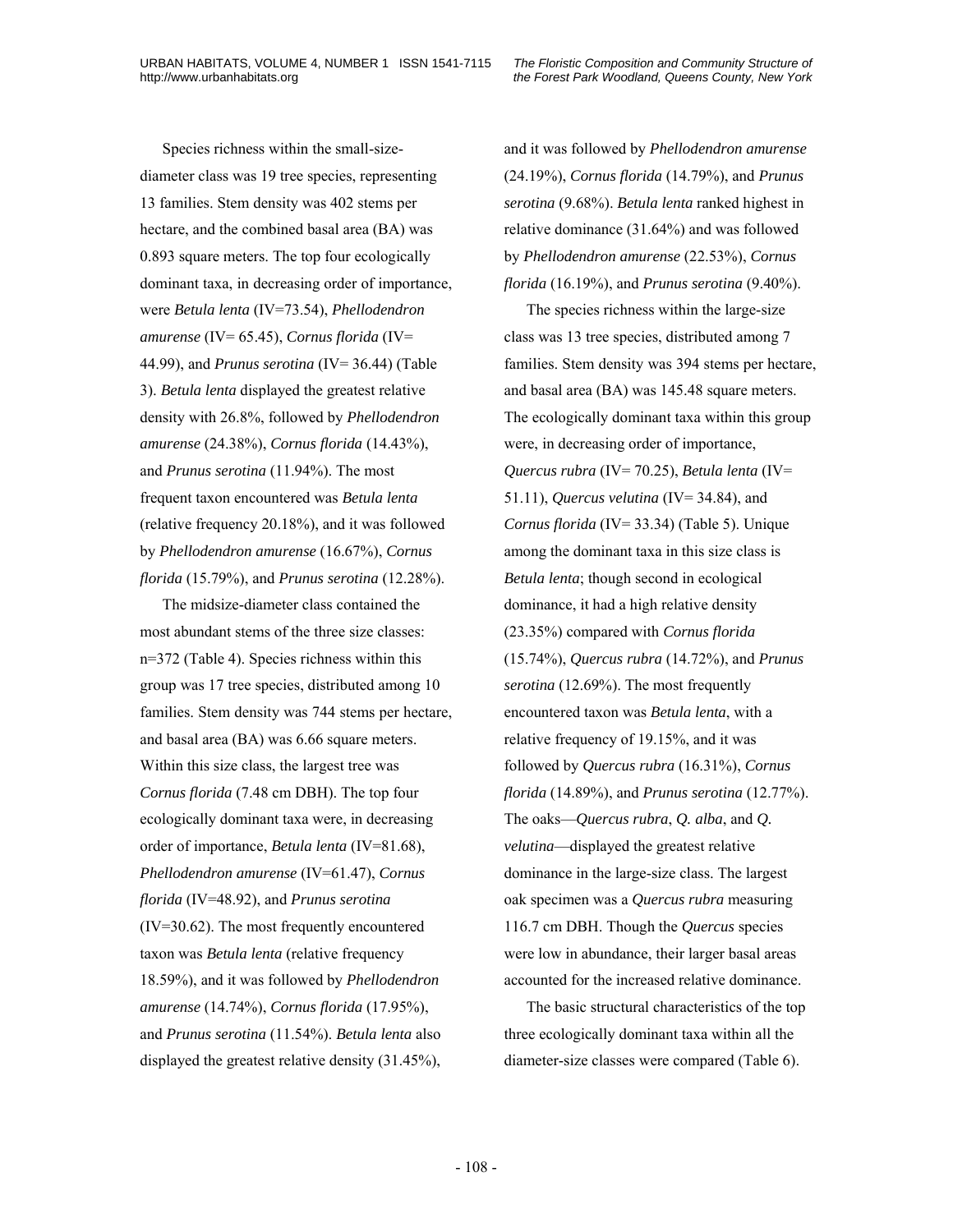*Betula lenta* was within the top three taxa in all size classes. It was the dominant taxon within the small- and midsize-diameter classes and ranked second to *Quercus rubra* within the large-size class. *Cornus florida* was among the top three taxa in the small- and midsize classes. The nonnative invasive *Phellodendron amurense* ranked second in dominance within the smallsize and midsize classes. Throughout the study plot, the largest trees were the oaks, yet they only made up 9% of the entire sampled population.

The frequency distribution for all tree diameters placed 66% of all stems (n=771) within the first 2.0–4.0 cm histogram interval (Figure 7). *Betula lenta*, *Phellodendron amurense*, *Cornus florida*, and *Prunus serotina* composed 80% of the stems within the first histogram interval and 70% in the second histogram interval.

### **Discussion**

The 0.5-hectare study plot contained a rich array of trees and shrubs with  $\geq 2.0$  cm DBH. This low DBH cut point allowed for the inclusion of many more species and stem counts than would a cut point of  $\geq$  7.6 cm DBH, a measurement used in previous wooded parkland inventories (Greller et al., 1979; Stalter, 1981). Twenty-two species were tallied from sampling 771 stems at  $\geq 2.0$ cm DBH. A notable fact is that the 22 species were identified within the 2.0–7.6 cm DBH range (n=580), which is 9 more species than would have been identified had the DBH cut point been  $\geq$  7.6 cm. Of the 22 species identified

in the Forest Park woodland, 19 were native to the temperate Northeast, and three were nonnative invasive species (*Phellodendron amurense*, *Acer platanoides*, and *Rhamnus frangula* [glossy buckthorn]).

The 95% confidence intervals applied to species importance values for the top seven dominant taxa provided an indication of confidence in these values. The taxa with the larger sample sizes (n)—for example, *Betula lenta* (n=217), *Phellodendron amurense* (n=158), *Cornus florida* (n=115), and *Prunus serotina* (n=85) had a smaller confidence interval, and thus I am more confident that the true values lies within the range of the limits (Figure 5). Based on the overlapping confidence limits of the seven ranked taxa and on inferential ecological dominance for the New York City urban woodland at large, the dominance ranking of *Quercus velutina*, for example, may be from rank number two to rank number seven. For *Phellodendron amurense*, it may be from rank number two to rank number five.

It is theorized that forest disturbances (of any type and scale) result in gaps that are heterogeneous due to gap-phase regeneration. Recovery from disturbances often results in a mosaic of forest patches at different stages of succession. Trees found within gaps may consist of either pioneer species or climax species or both, and thus gap-phase regeneration adds to stand diversity. Numerous studies have related forest composition to the size and frequency of these disturbances (Brokaw & Scheiner, 1989; Veblen, 1989; Whitmore, 1989). In general,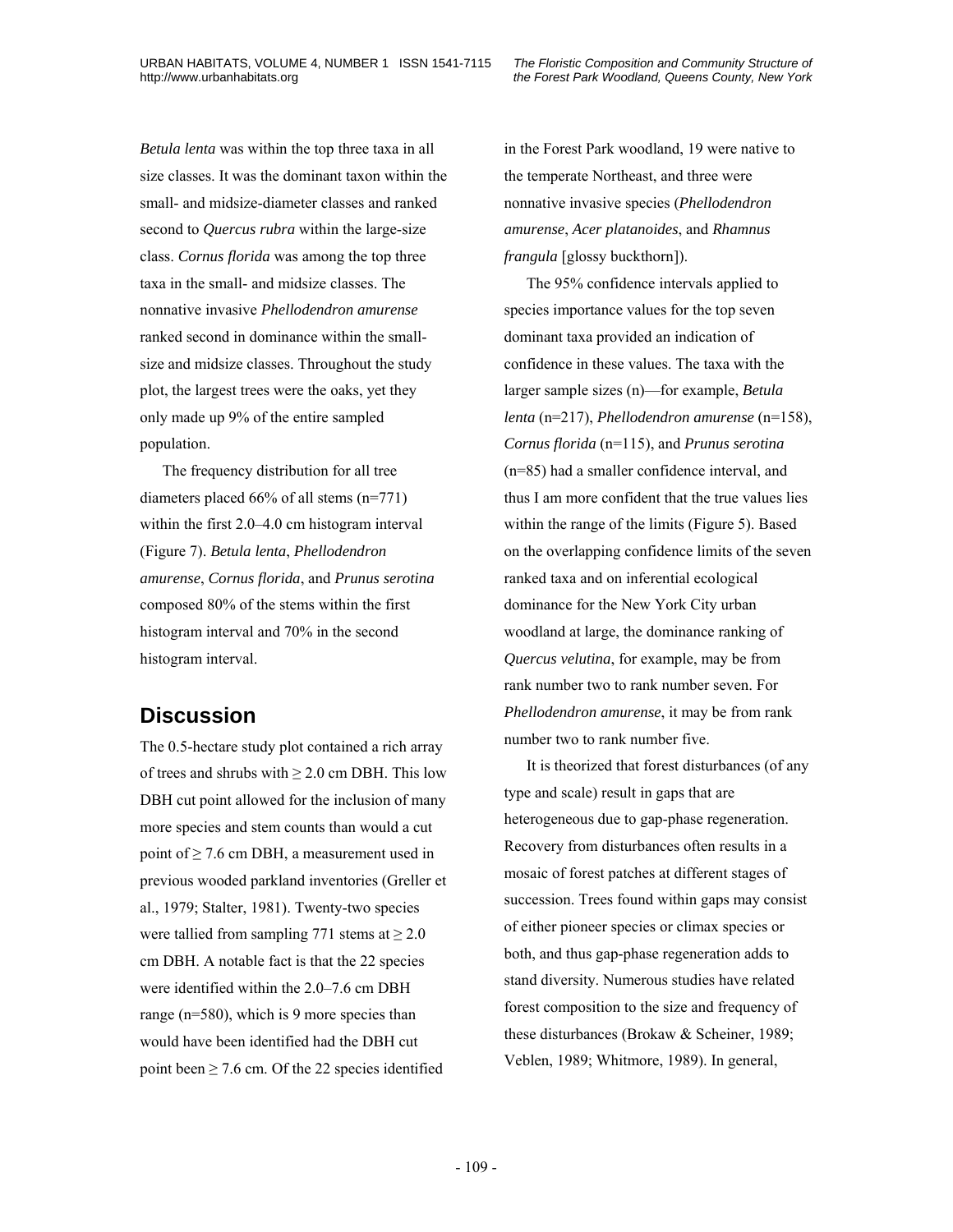plant communities respond to disturbances differently, and their responses vary with the type of disturbance, be it logging (Ramirez, 2001; Yoshida, Yoko, Ozawa, Mahoko & Shibata, 2005), anthropogenic pressure, fires (Loeb, 2001), or natural tree falls, such as those observed in Forest Park. I believe that a combination of tree falls, herbivory, and other unquantified disturbances has promoted a tree species distribution and composition more typical of pioneer species than of climax species in this mature oak-hickory hardwood forest.

Of the top 12 ecologically dominant trees and shrubs in Forest Park, 3 share characteristics associated with pioneers of disturbed sites. Pioneer trees generally produce copious amounts of small, readily dispersed seeds; have seeds that can only germinate in full sun; and are relatively short-lived (Whitmore, 1989). *Betula lenta*, *Phellodendron amurense*, and *Prunus serotina* possess some or all of these traits and are of special interest because of their high representation within the study plot (density and frequency) (Figure 8). The pioneer status of these species is supported by their high representation within the small and mid-size diameter classes. The environmental variables influencing the demographic responses of these pioneer taxa are undetermined for Forest Park. Yet previous reporting on two other *Betula* species in Japan has indicated that increased light intensity—affecting such variables as soil properties, litter accumulation, canopy cover, and snow depth—is the most important factor for *Betula* species dominance (Yoshida et al., 2005).

Yoshida suggested that the presence of any canopy plays an important role in the distribution success of *Phellodendron amurense* due to the fact that the species' seeds are bird-dispersed. Seedling photosynthetic performance under shade conditions is also a factor.

Both *Betula* species and *Phellodendron amurense* are regarded as shade intolerant in the forests of Hokkaido, Japan (Koike & Sakagami, 1985; Yoshida & Kamitani, 1999). The environmental variables that influence the success of these pioneer taxa in the forests of northern Japan may be considered with regard to the situation in Forest Park, at least until further empirical investigation occurs.

The distribution of woody stems in the Forest Park study site was typical for a mature woodland stand in that it contained an abundance of small- to mid-size-diameter stems and relatively few large stems (Figure 7). This skewing of the stem-diameter distribution toward the early stages of gap-phase regeneration is widely accepted as a general trend for mature and aging forest (Hara, 1988). That pioneer taxa were highly represented in this study is also typical, as Hara suggested. However, though the Fagaceae was the ecologically dominant family within the large-diameter size class, it had very little representation within the small- and midsize-diameter classes (Table 3 and Table 4). The current cause of the depauparate regenerative capacity among this family is speculative, yet the consequences are a concern for the greater ecology of Forest Park.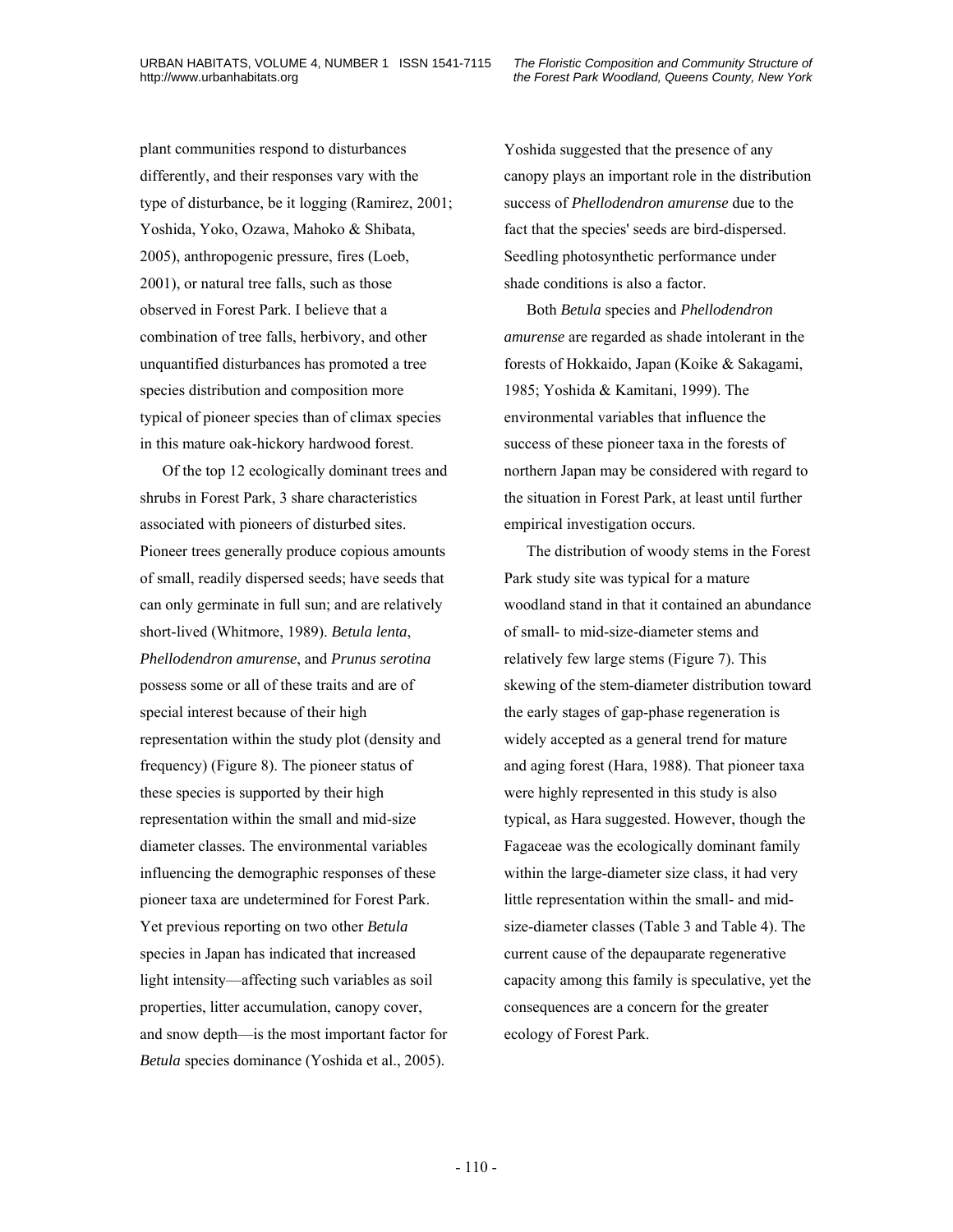Predation upon seed resources by overabundant populations of *Sciurus carolinensis* Gmelin (eastern gray squirrel), *Tamias striatus* L. (eastern chipmunk), and *Mus* species (common field mouse) may be occurring. It is possible that representatives of the Fagaceae may be found in a size-class measurement of  $\leq$  2.0 cm DBH or as newly emerged seedlings. A recensusing of the Forest Park woodland scheduled for 2010 may register additional Fagaceae saplings that have grown into the  $\geq$  2.0 cm DBH size class.

It has long been established that nonnative invasive species are a threat to native ecosystems. Invasive species impact upon all levels of biotic organization by modifying the fundamental properties of ecosystems (Henderson, Dawson & Whittacker, 2006). Invasive species in eastern U.S. forests may out-compete natives, occupy unfilled niches, or have negative allelopathic impacts on the growth of their arborescent neighbors. Threats to the diversity of native plant populations by the establishment of nonnative plants have been noted elsewhere in Queens County (Stalter, Munir, Lamont & Kincaid, 2001). It has recently been proposed that the nonnative invasive *Phellodendron amurense* (with a relative density of 20.49% in this study) may be interfering with the growth of the Fagaceae. North of Philadelphia (Montgomery County, Pennsylvania) as well as in the New York City area (Queens and Bronx County), *P. amurense* has aggressively invaded disturbed forests. Due to lack of regeneration of native species, oak-hickory hardwood forests are being

transformed into *Phellodendron* forests (The Nature Conservancy, 2005). It has been suggested that root exudates from *Phellodendron amurense* may be inhibiting the growth of its neighbors in oak-hickory forests.

This census revealed an extremely low regenerative potential for all the oak and other traditional canopy trees amid highly abundant pioneers and a successfully colonizing nonnative invasive tree, *Phellodendron amurense*. Considering that the 0.5-hectare study plot is representative of the greater Forest Park, the lack of regeneration of the canopy trees—and the potential loss or disruption of their contribution to the ecology, habitat, and microclimate dynamics of the forest—is a cause for serious alarm.

# **Literature Cited**

- Auclair, A.N. & Cottam, G. (1971). The dynamics of black cherry (*Prunus serotina* Erhr.) in southern Wisconsin oak forests. *Ecological Monographs, 41*, 153–177.
- Brewer, S.J. (2001). Current and pre-settlement tree species composition of some upland forests in northern Mississippi. *Journal of the Torrey Botanical Society, 128*, 332–349.
- Brokaw, N.V.L. & Scheiner, S.M. (1989). Species composition in gaps and structure of a tropical forest. *Ecology, 70*, 538–541.
- Brooklyn Botanic Garden. (1999). *New York Metropolitan Flora Project woody plant workbook.* Clemants S. (Ed.). New York: Brooklyn Botanic Garden.
- Cunningham, R.L. & Ciolkosz, E.J. (1984). *Soils of the Northeastern United States.* Penn State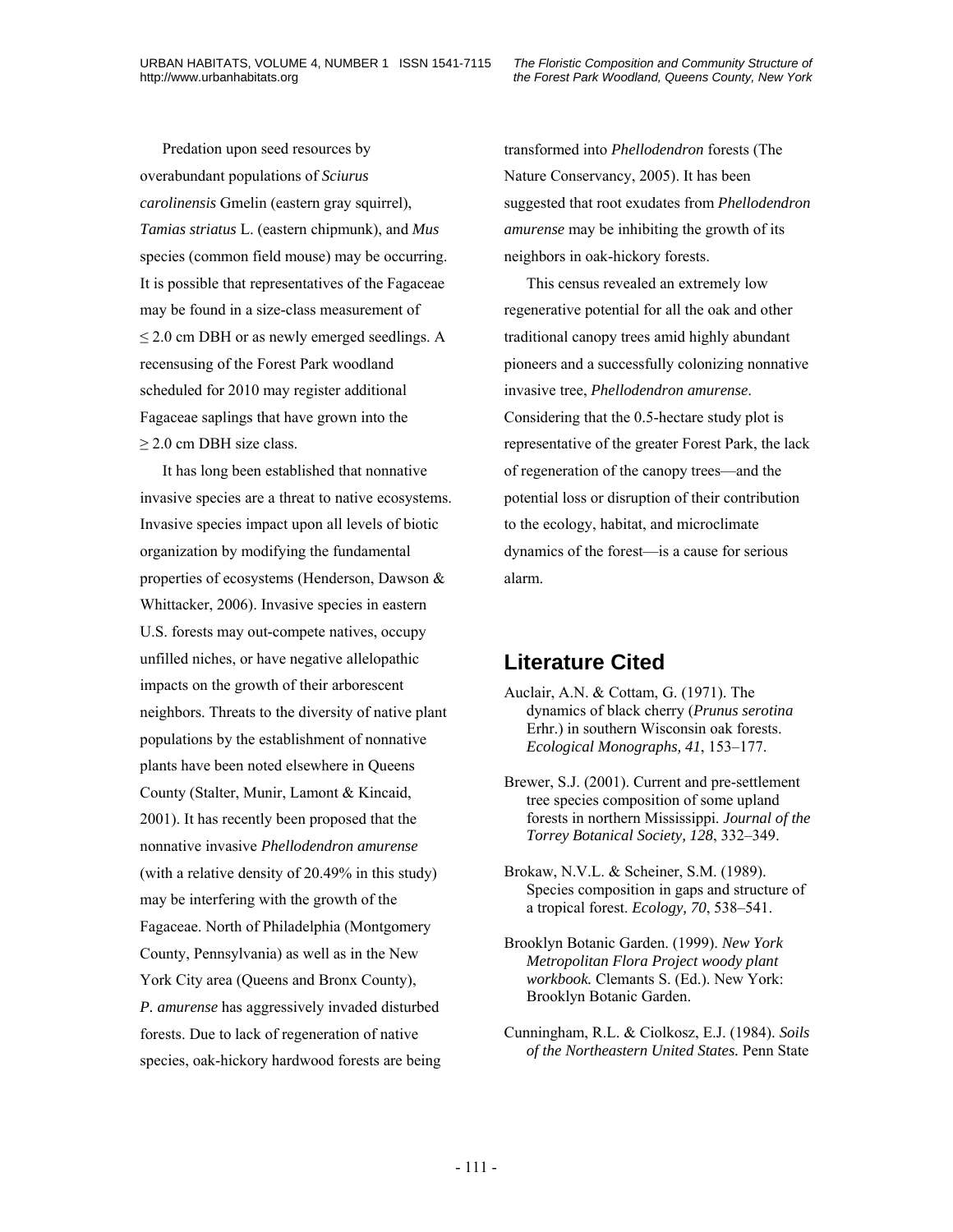University, Agricultural Experiment Station, PA. Bulletin 848.

- Dirr, M.A. (1990). *Manual of woody landscape plants: their identification, ornamental character, culture, propagation, and uses.* 4th Edition. Illinois: Stipes Publishing Co.
- Dixon, P.M. (1993). The bootstrap and the jackknife: describing the precision of ecological indices. In S.M. Scheiner & J. Gurevitch (Eds.), *Design and analysis of ecological experiments* (pp. 290–318). New York: Chapman and Holt.
- Ferreira, L.V. & Prance, G.T. (1998). Species richness and floristic composition in four hectares in the Jau National Park in upland forests in central Amazonia. *Biodiversity and Conservation, 7*, 1349–1364.
- Glaeser, C.W. & Kincaid, D. (2005). The nonnative invasive *Phellodendron amurense* Rupr. in a New York City woodland. *Arboricultural Journal, 28*, 151–164.
- Gleason, H.A. & Cronquist, A. (1991). *Manual of the vascular plants of the northeastern United States and adjacent Canada* (3rd ed.). Bronx, NY: New York Botanical Garden.
- Greller, A.M. (1979). A vascular flora of the forested portion of Cunningham Park, Queens County, New York: corrections and additions I. *Bulletin of the Torrey Botanical Club, 106*, 45.
- Greller, A.M. (1985). A vascular flora of the forested portion of Cunningham Park, Queens County, New York: corrections and additions II. *Bulletin of the Torrey Botanical Club, 112*, 312.
- Greller, A.M., Calhoun, R.E. & Iglich, E. (1979). The upland oak-dominated community of Forest Park, Queens County, New York. *Bulletin of the Torrey Botanical Club, 106*, 135–139.
- Greller, A.M., Panuccio, M.K. & Durando, C.M. (1991). The vascular flora of the forested portion of Cunningham Park, Queens County, New York: corrections and additions III.

*Bulletin of the Torrey Botanical Club, 118*, 330–332.

- Hara, T. (1988). Dynamics of size structure in plant populations. *Trends in Ecology and Evolution, 3*, 129–133.
- Harper, R.M. (1917a). The natural vegetation of western Long Island south of the terminal moraine. *Torreya, 17*, 1–13.
- Harper, R.M. (1917b). The native plant population of northern Queens County, Long Island. *Torreya, 17*, 131–142.
- Henderson, S., Dawson, T.P. & Whittaker, R.J. (2006). Progress in invasive plant research. *Progress in Physical Geography, 30*, 25–46.
- Koike, T. & Sakagami, Y. (1985). Comparison of the photosynthetic responses to temperature and light of *Betula maximowicziana* and *Betula platyphylla* var. *japonica*. *Canadian Journal of Forest Research, 15*, 631–635.
- Loeb, R.E. (1992). The long-term human disturbance of an urban park forest, New York City. *Forest Ecology and Management, 49*, 293–309.
- Loeb, R.E. (2001). Fire in the urban forest: longterm effects in old growth stands. *Arboricultural Journal, 25*, 307–320.
- Manly, B.F. (1997). *Randomization, bootstrap, and Monte Carlo methods in biology* (2nd Ed.). London: Chapman and Hall.
- Mori, S.A, Becker, P. & Kincaid, D. (2001). Lecythidaceae of a central Amazonian lowland forest. In R.O. Bierregaard, C. Gascon, T.E. Lovejoy & R. Mesquita (Eds.), *Lessons from Amazonia: The ecology and conservation of a fragmented forest* (pp. 54– 67). Yale University Press, New Haven & London.
- Mori, S.A., Boom, B.M., de Carvalino, A.M. & dos Santos, T.S. (1983). Ecological importance of Myrtaceae in an eastern Brazilian wet forest. *Biotropica, 15*, 68–71.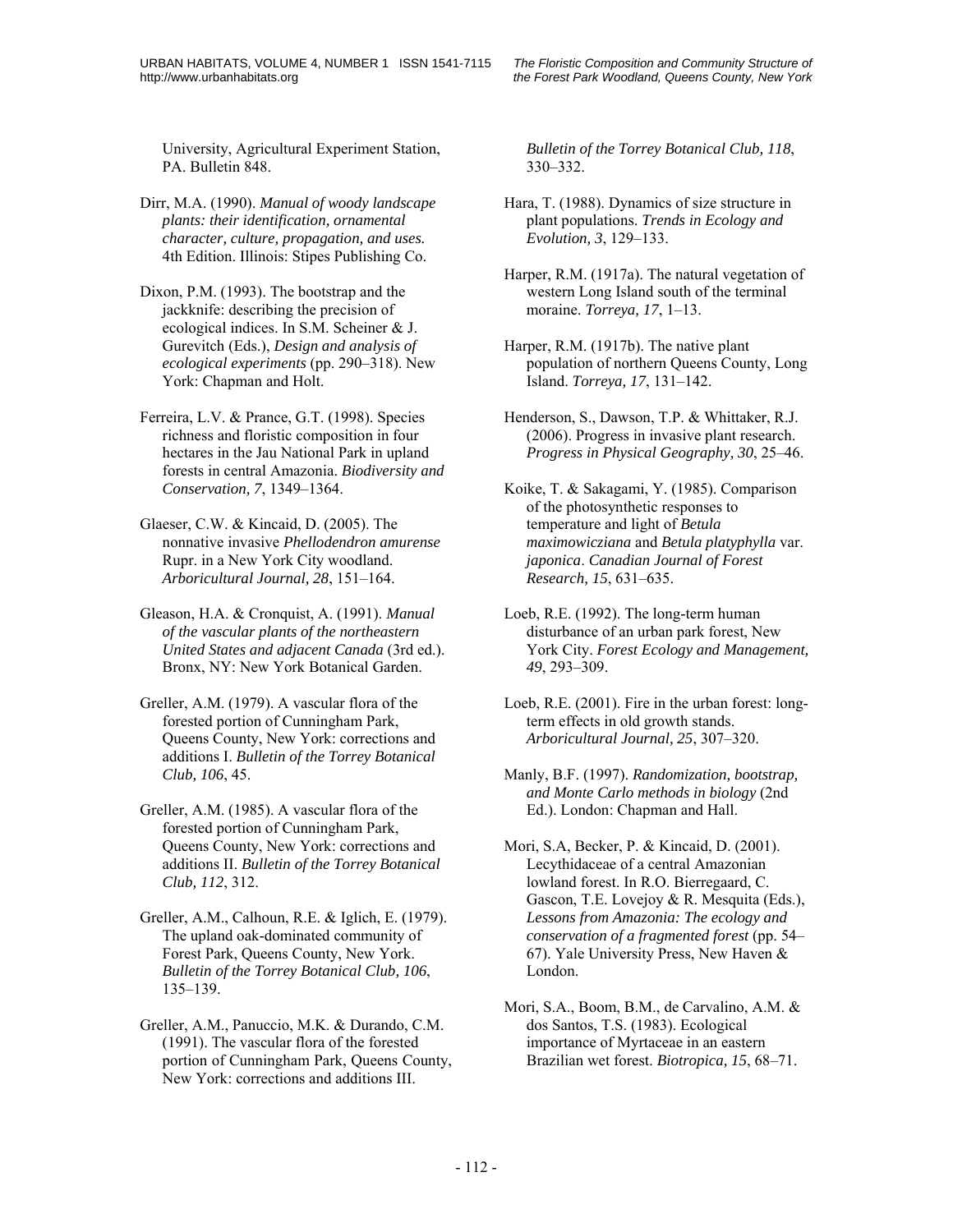New York City Department of Parks & Recreation. (1990). *Natural Areas Management Plan, Forest Park.* New York City: Natural Resources Group (NRG).

New York City Department of Parks & Recreation. (1991). *Forest management in New York City parks.* New York City: Urban Forestry Educational Program (UFEP).

New York City Department of Parks & Recreation. (1996). *Forest Park Management Plan.* New York City: Urban Forestry Educational Program (UFEP).

Parker, G.R., Leopold, D.J. & Eichenberger, J.K. (1985). Tree dynamics in an old- growth, deciduous forest. *Forest Ecology and Management, 11*, 31–57.

Ramirez, C.R. (2001). Vegetation of a subtropical pre-montane moist forest in Central America. (Doctoral dissertation, City University of New York, Graduate School and University Center, 2001). *UMI Dissertation Services, UMI Number 3008862*, pp. 1–329.

Rice, E.L. & Kelting, R.W. (1955). The speciesarea curve. *Ecology 36*, 7–11.

Rudnicky, J.L. & McDonnell, M.J. (1989). Forty-eight years of canopy change in a hardwood-hemlock forest in New York City. *Bulletin of the Torrey Botanical Club, 116*, 52–64.

Sanders, J.E. (1974). Geomorphology of the Hudson Estuary. In O.A. Roels (Ed.), Hudson River colloquium. *New York Academy of Sciences Annals, 250*, 5–38.

Sokal, R.R & Rohlf, F.J. (1995). *Biometry* (3rd ed.). New York: W.F. Freeman & Co.

Stalter, R. (1981). A thirty-nine-year history of the arborescent vegetation of Alley Park, Queens County, New York. *Bulletin of the Torrey Botanical Club, 108*, 485–487.

Stalter, R., Munir A., Lamont, E.E. & Kincaid, D. (2001). Plant diversity in an urban wildlife refuge of New York City. In Y. Villacampa,

C.A. Brebbia & J.L. Uso (Eds.), *Ecosystems and Sustainable Development III: Ecological Modeling in Environmental Management.* (Advances in Ecological Science, Vol. 10). Southampton, Boston: WIT Press.

- The Nature Conservancy (2005). Weed alert: *Phellodendron amurense*. The Global Invasives Species Initiative. Downloaded from http://tncweeds.ucdavis.edu/alert/ alrtphel.html October 24, 2006.
- Veblen, T.T. (1989). Tree regeneration responses to gaps along a transandean gradient. *Ecology, 70*, 541–545.
- Whitmore, T.C. (1989). Canopy gaps and two major groups of forest trees. *Ecology, 70*, 536–538.
- Yoshida, T. & Kamitani, T. (1999). Growth of a shade-intolerant tree species, *Phellodendron amurense*, as a component of a mixed species coppice forest of central Japan. *Forest Ecology and Management 113*, 57–65.

Yoshida, T., Yoko, I., Ozawa, M., Mahoko, N. & Shibata, H. (2005). Factors influencing early vegetation establishment following soil scarification in a mixed forest in northern Japan. *Canadian Journal of Forest Research, 35*, 175–188.

# **Glossary**

**Allelopathic:** Of or relating to allelopathy, the suppression of growth in one plant species due to chemicals produced by another.

**Approximate Randomization Analysis:** A randomization test involves the comparison of an observed test statistic with a distribution that is generated by randomly reordering the data values in some sense.

**Bootstrapping:** The essence of bootstrapping is that in the absence of any other information about a population, the values in a random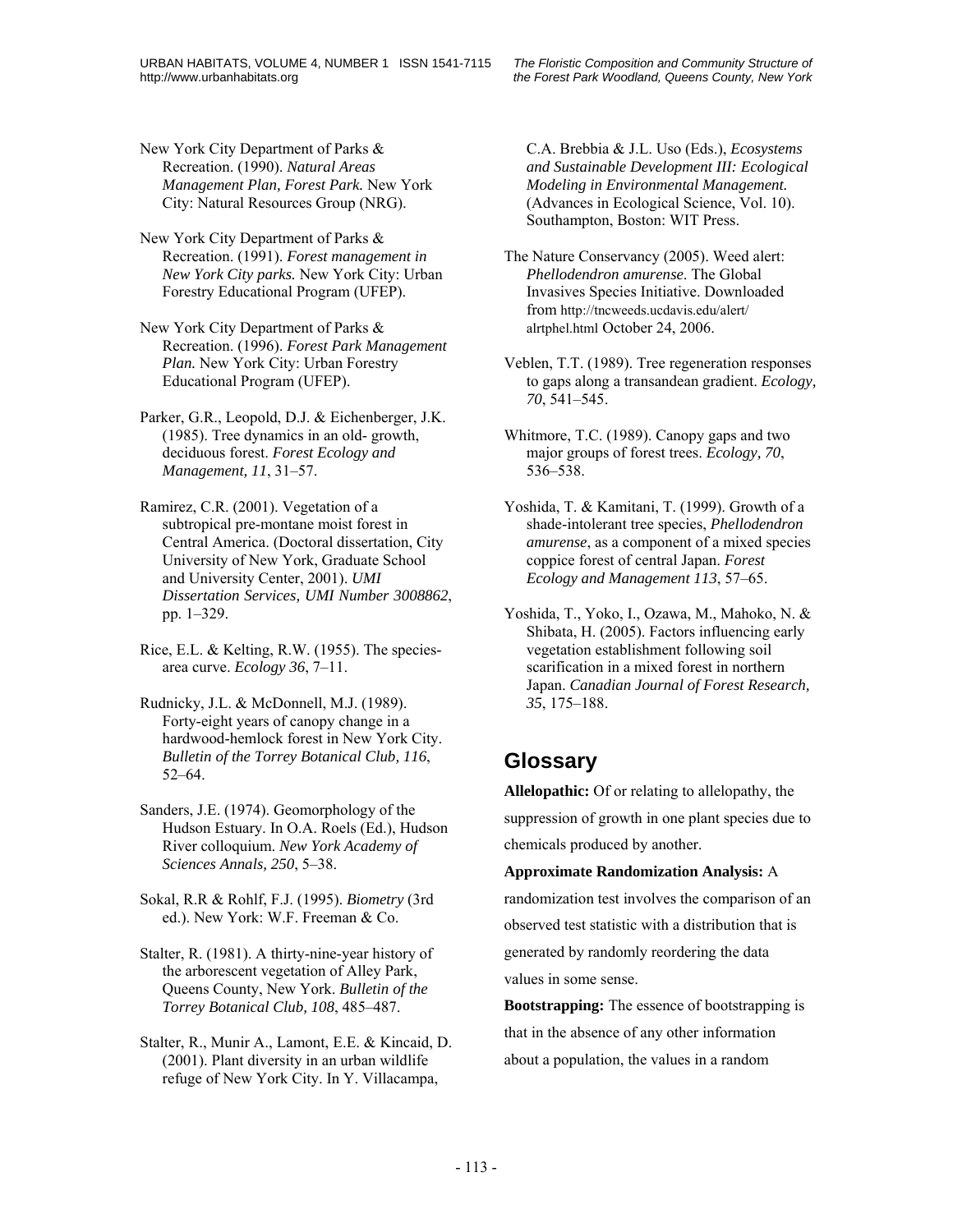sample are the best guide to the distribution, and that resampling the sample is the best guide to what can be expected from re-sampling the population. Much of the research on bootstrapping has been aimed at developing reliable methods for constructing confidence limits for population parameters (see Manly, 1997).

**Climax species:** The plant species that inhabit an area that has undergone the final stage of vegetational succession.

**Confidence interval:** The interval within which a parameter of a parent population is calculated (on the basis of the sampled data) in order to determine a stated probability of lying. The larger the sample size (n), the smaller the confidence interval and the more accurate the estimate of the parent mean.

**Confidence limits:** The upper and lower boundaries of the confidence interval.

**Descriptive statistics:** The general statistics of individual organisms or population (e.g., mean tree diameter or height).

**Diameter at breast height (DBH):** The outsidebark diameter of a tree measured at 4.5 feet (1.37 meters) above the forest floor on the uphill side of the tree.

**Frequency distribution:** A set of frequencies or probabilities assigned to a set of events. **Gap-phase regeneration:** The pioneer phase during which trees begin to colonize a site. **Importance value (IV):** An abundance estimate consisting of the sum of three relative values: relative density (the number of a given species/family expressed as a percentage of all

species present), relative frequency (the frequency of a given species/family expressed as a percentage of the sum of frequency values for all species present), and relative dominance (the basal area of a given species expressed as a percentage of the total basal area of all species present (Oxford Dictionary of Ecology).

**Knob-and-kettle topography:** Also known as "sag and swell" topography, this is a landscape type sometimes associated with recent terminal moraine (debris and deposits laid down at the edge of a glacier). It consists of hummocky mounds (knobs) alternating with depressions (kettles).

**Pioneer species:** A species that is adapted to the early stages of vegetational succession. **Point estimate:** The estimation of a parameter of a parent population as a single value. An arithmetic mean, such as mean density, is a single number called point estimate in statistics and must always be accompanied by some information upon which its usefulness as an estimate can be judged.

**Quartiles:** The value of a variable below which three quarters (1st or upper quartile) or one quarter (the 3rd or lower quartile) of a distribution lie. The median is the 2nd quartile. **Regression analysis (simple and multiple linear regression):** Simple linear regression and multiple linear regression are related statistical methods for modeling the relationship between two or more random variables using a linear equation. Simple linear regression refers to a regression on two variables while multiple regression refers to a regression on more than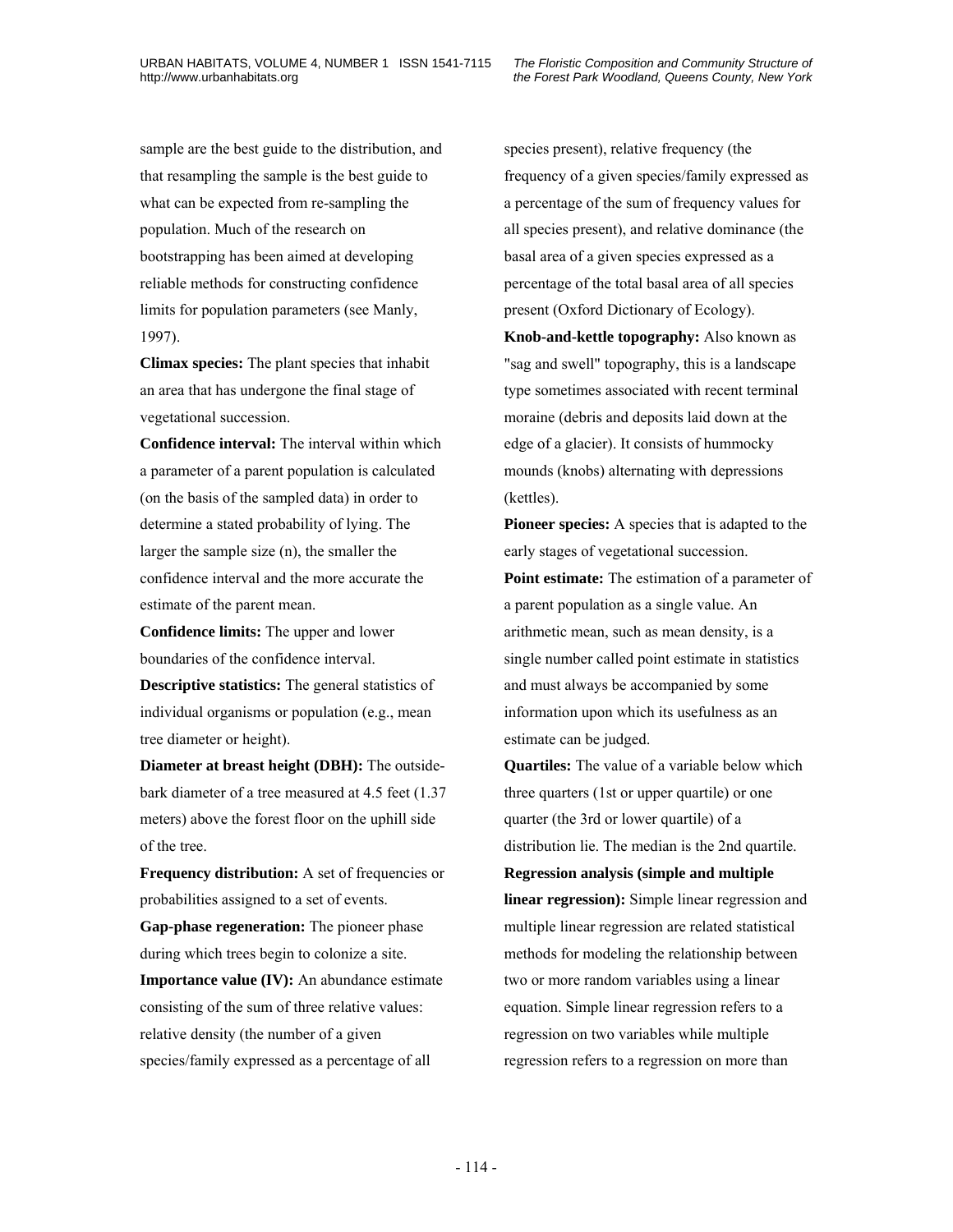two variables. Linear regression assumes the best estimate of the response is a linear function of some parameters (though not necessarily linear on the predictors). See http://en.wikipedia.org/ wiki/Regression analysis.

**Shannon-Wiener index (H'):** One of several indices used to measure biodiversity. It takes into account the species evenness (relative abundance) of a population or community as well as the special richness (total number). For more information, visit http://en.wikipedia.org/ wiki/Shannon-Wiener\_Index.

**Simpson's index:** A simple mathematical measure of diversity in a community, devised by E.H. Simpson in 1949. See

http://www.tiem.utk.edu/~gross/ bioed/bealsmodules/simpsonDI.html. **Species richness:** The total number of different species present. **Singleton:** Occurring singly. **X, Y coordinates:** The most common tools for identifying points in space are the Cartesian

coordinates. The x-axis is the abscissa and y-axis is the ordinate. During vegetation surveys, Cartesian coordinates display the spatiality of individuals across a study plot and reveal the basic patterns of distribution—random, regular, and clumped.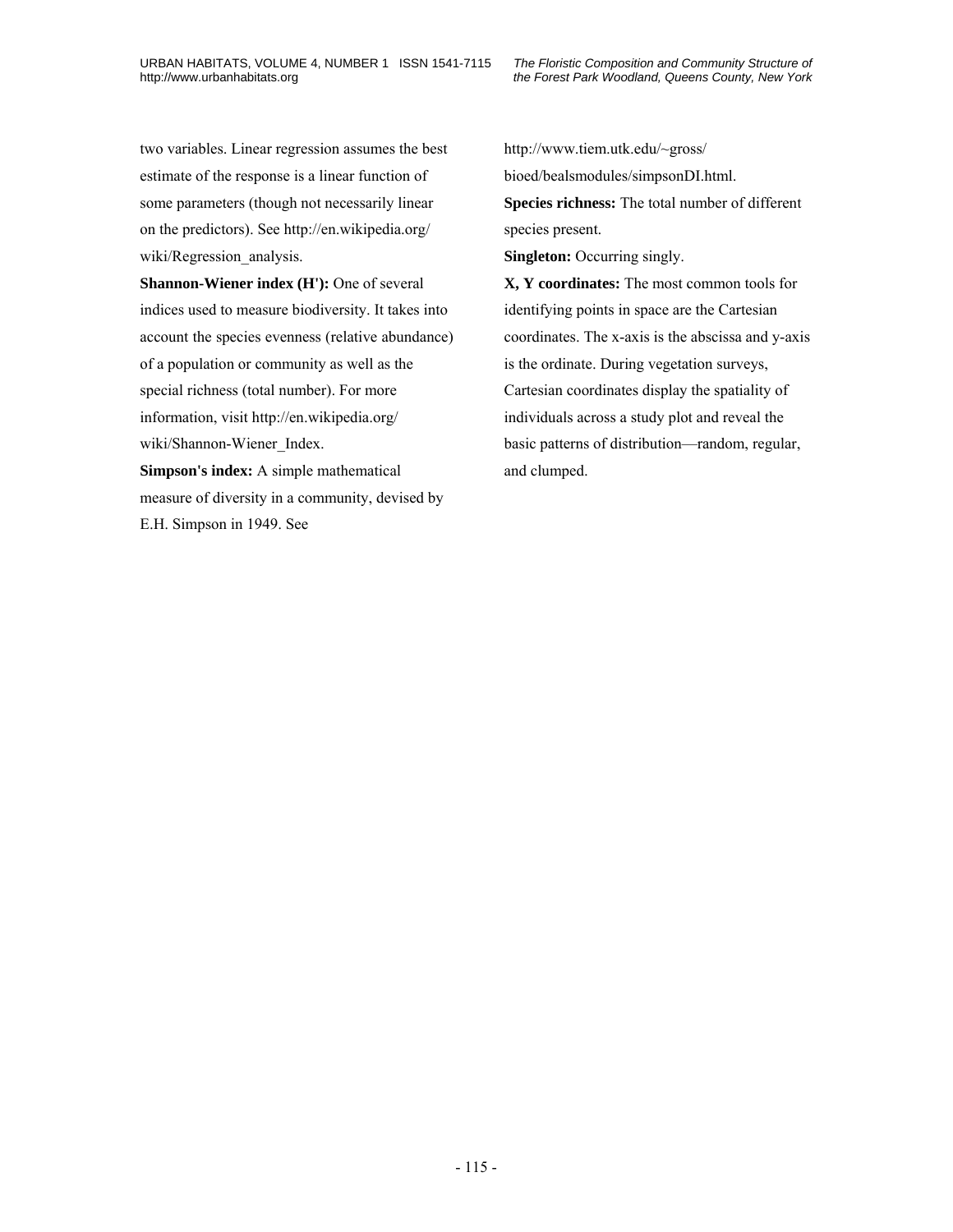**Figure 1: Forest Park lies at the western end of Long Island and along the edge of the Harbor Hill terminal moraine. The park is unique in that it contains the largest remaining tract of contiguous wooded ecosystems in Queens County, New York (167 hectares).** 

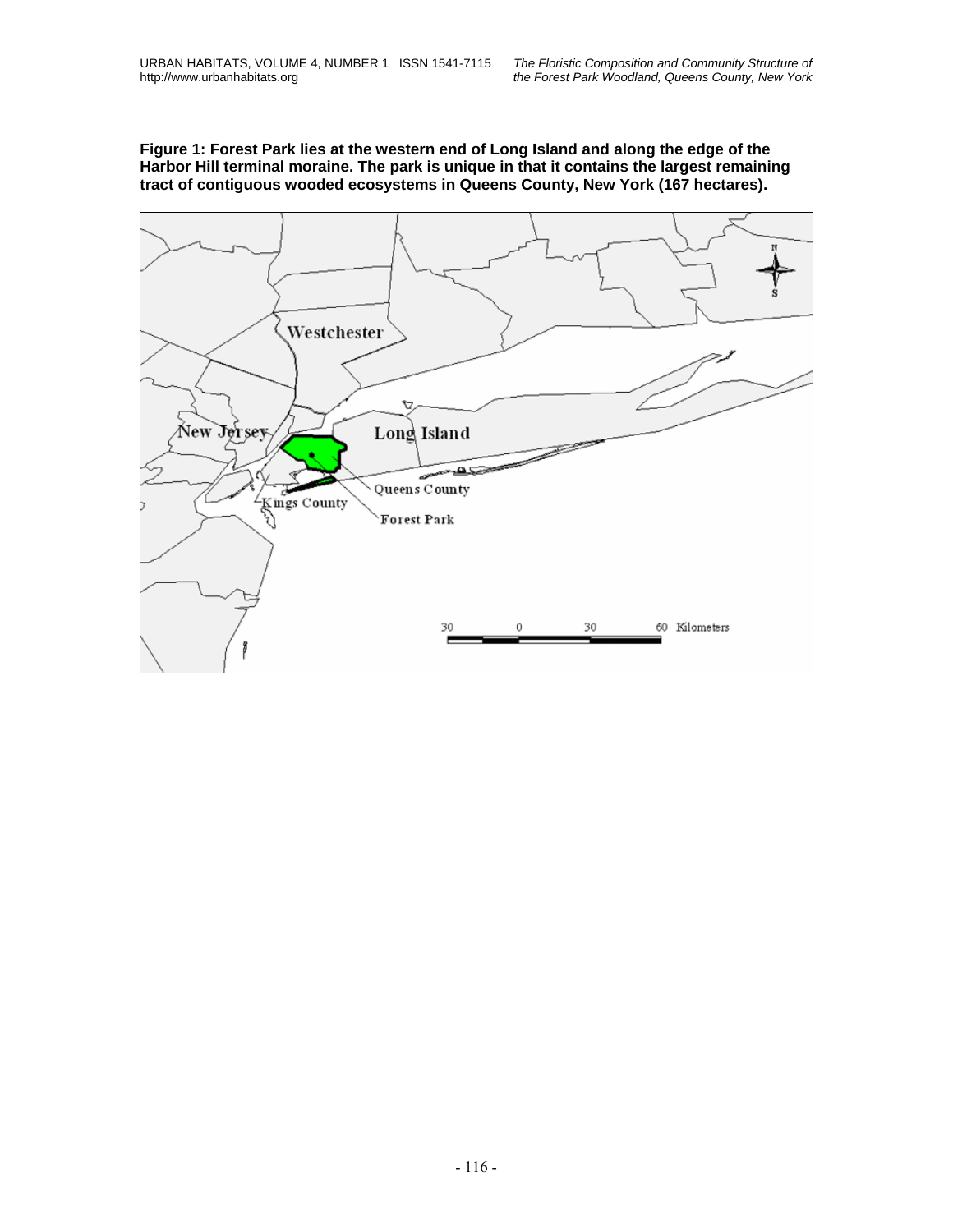**Figure 2: A topographical view of the 50 × 100-meter study plot positioned within the 29 hectare Northern Forest Management Zone of Forest Park amidst the surrounding urban communities.** 

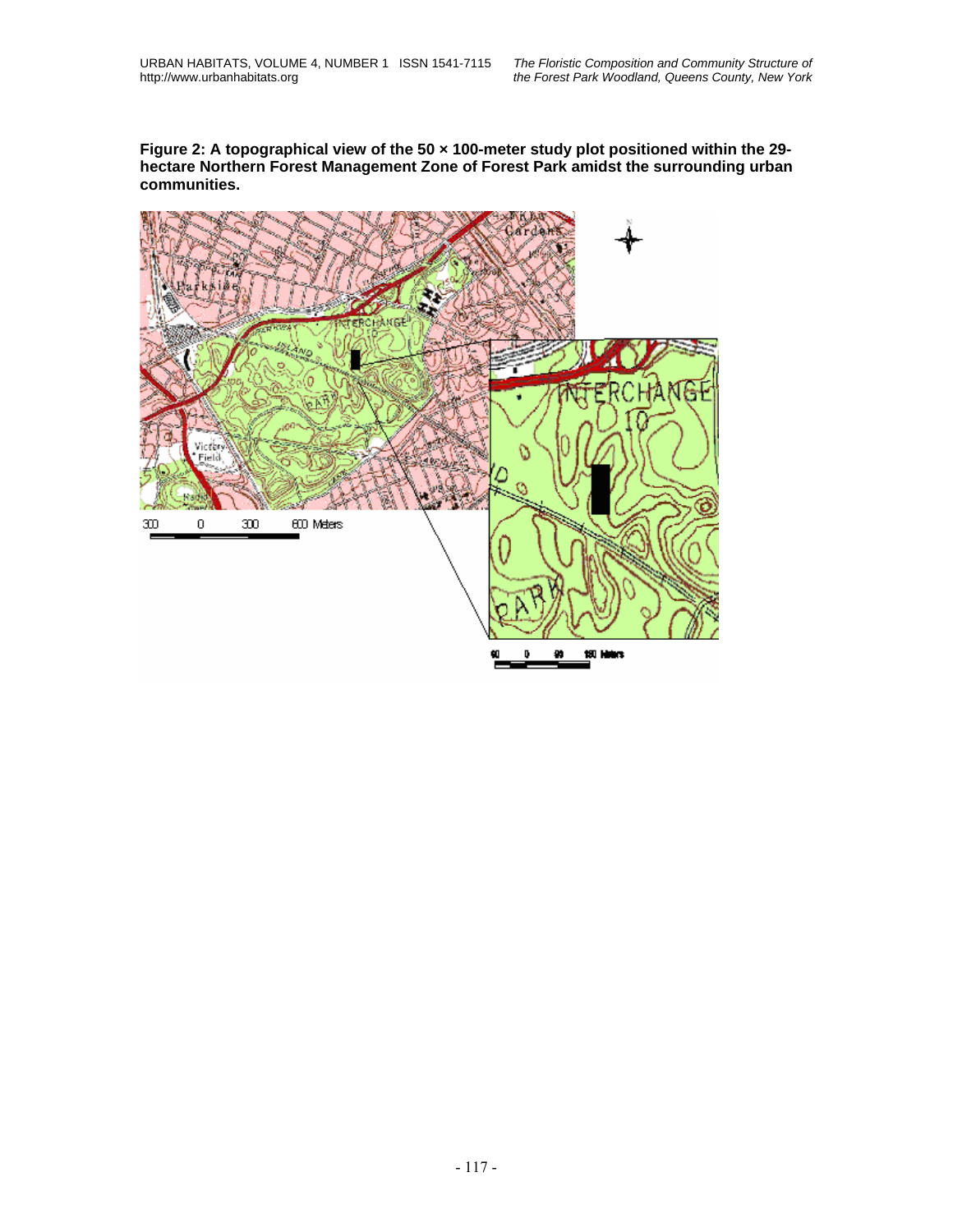**Figure 3: A mature and aging** *Quercus velutina* **in the Northern Forest Management Zone of Forest Park, surrounded by a high density and frequency of pioneer species such as the nonnative invasive** *Phellodendron amurense* **(saplings in the foreground) and** *Betula lenta* **(poles in the background).** 

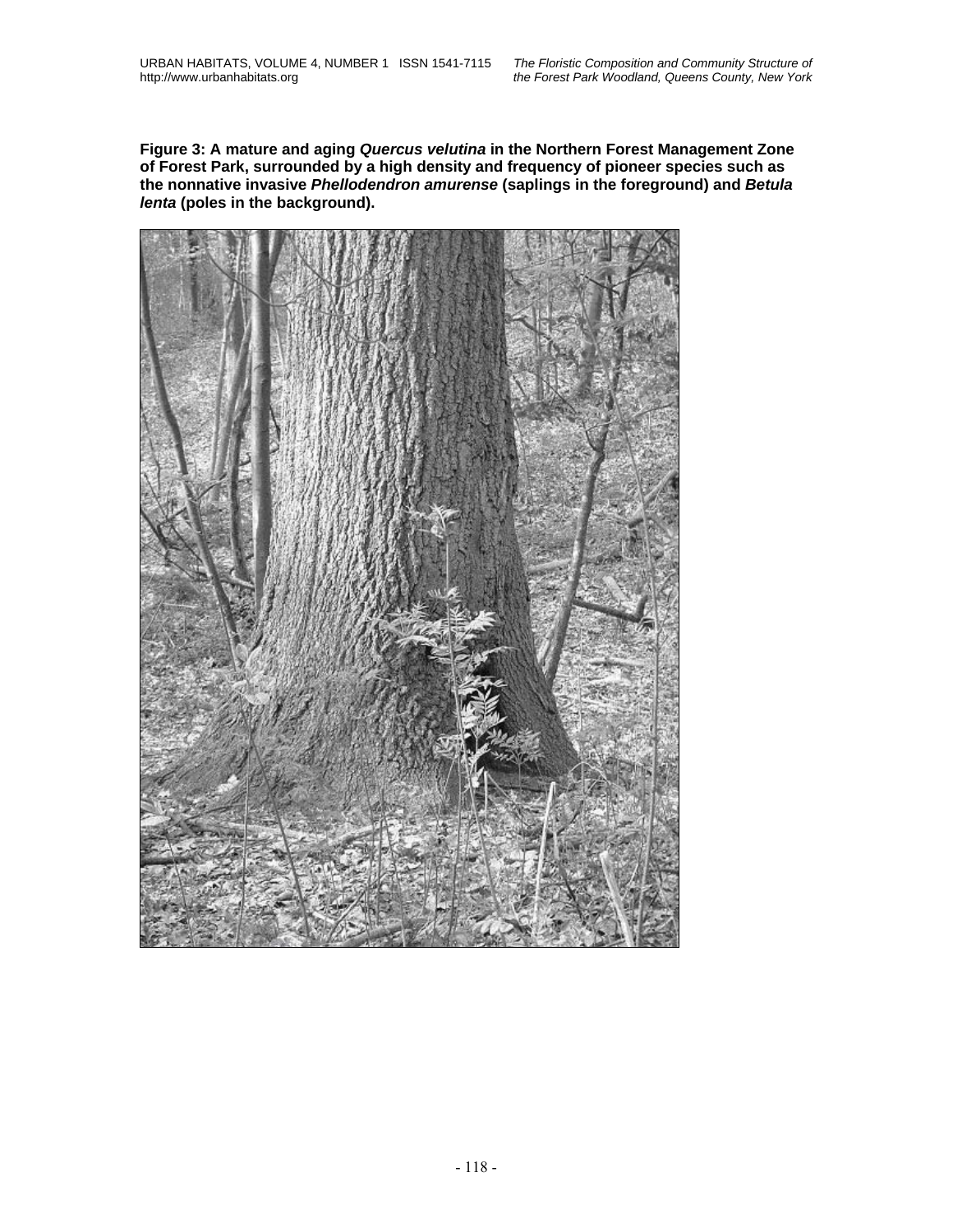**Figure 4: Randomization species-area curve generated from sampling quadrat combinations (NS=500) without replacement in Forest Park. The lower curve represents the minimum number of species and the upper curve the maximum number of species attained for each combination of quadrats.** 

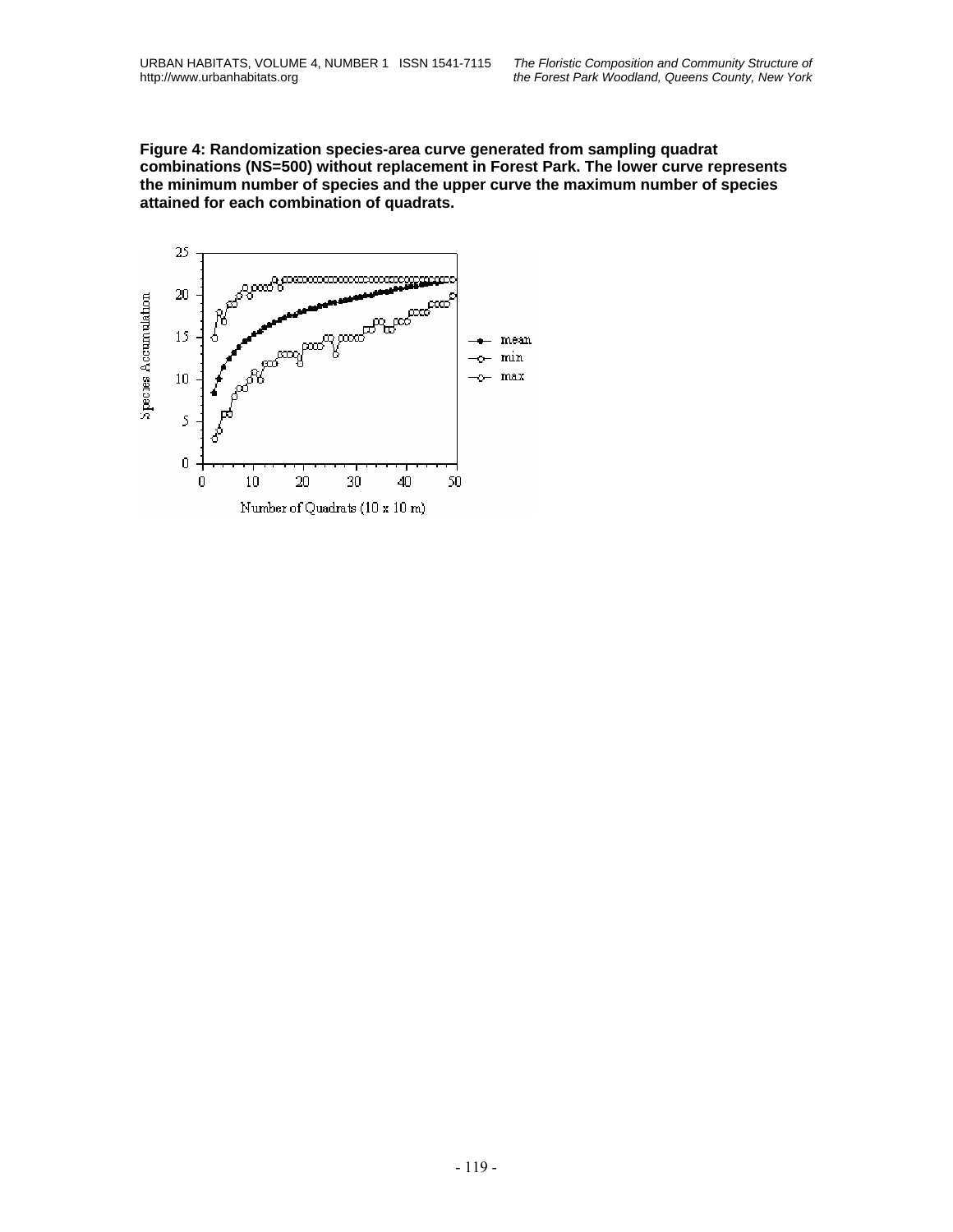**Figure 5: Importance values of seven ecologically dominant taxa in decreasing order of importance with 95% bootstrap confidence intervals. Bootstrap samples with replacement occurred for the 771 stems (NS=10,000). L1 and L2 represent the lower and upper limits of the confidence intervals.** 



|           |                        |                  | Confidence Intervals |       |  |
|-----------|------------------------|------------------|----------------------|-------|--|
| Rank Taxa |                        | Importance Value | L1                   | L2    |  |
|           | Betula lenta           | 52.05            | 47.75                | 58.18 |  |
| 2         | Quercus rubra          | 49.76            | 34.53                | 64.48 |  |
| 3         | Phellodendron amurense | 33.36            | 32.19                | 35.22 |  |
| 4         | Cornus florida         | 32.47            | 31.02                | 34.66 |  |
| 5         | Quercus velutina       | 28.21            | 14.49                | 42.49 |  |
| 6         | Prunus serotina        | 27.16            | 25.77                | 29.26 |  |
|           | Quercus alba           | 17.51            | 8.54                 | 28.60 |  |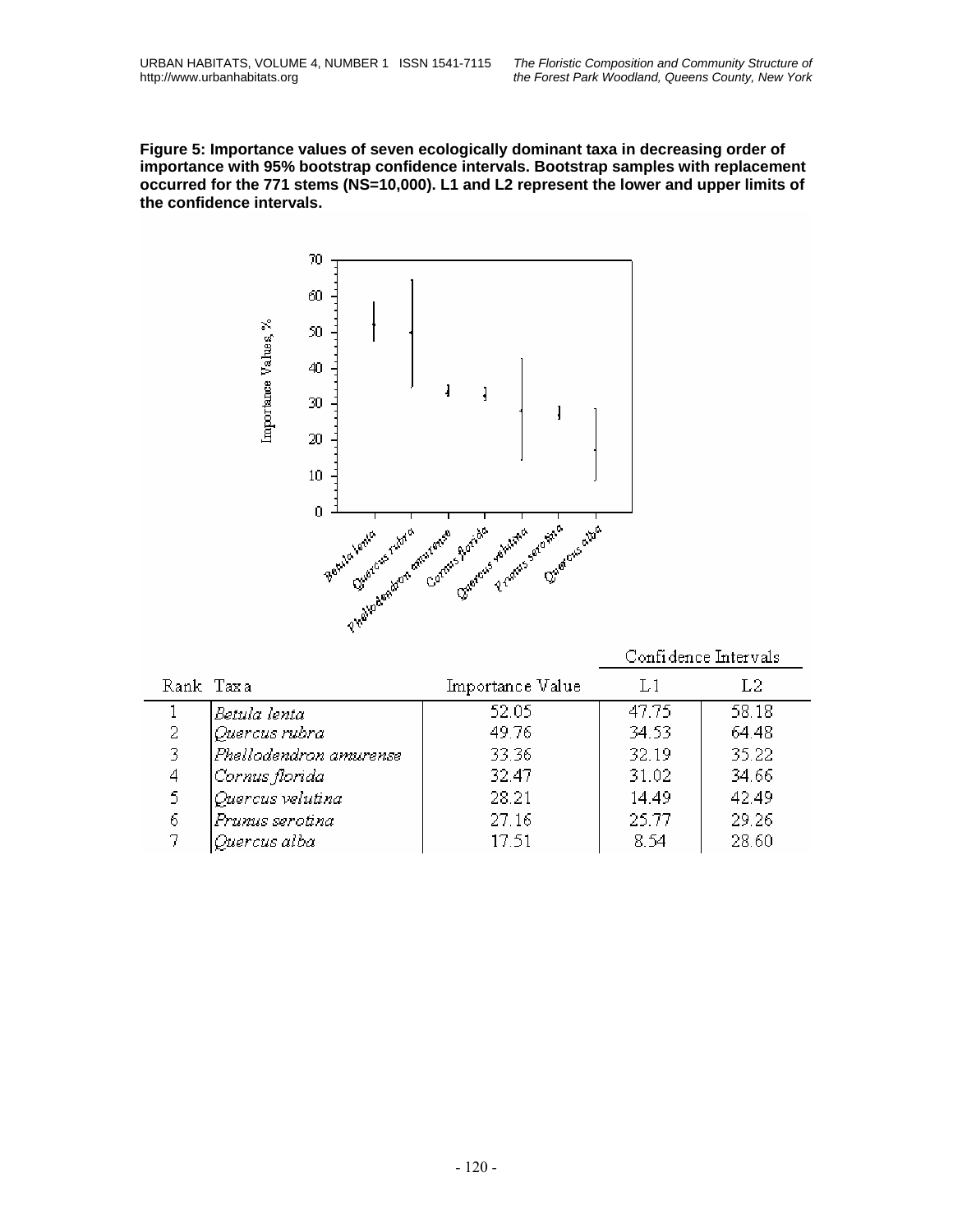



**Figure 7: Frequency distribution of all tree diameters within the 0.5-hectare plot in Forest**  Park (n=771). Tree diameters ranged from 2.0 to 116.7 cm, DBH (Weibull fit, w2=9.376; **p<0.01).** 

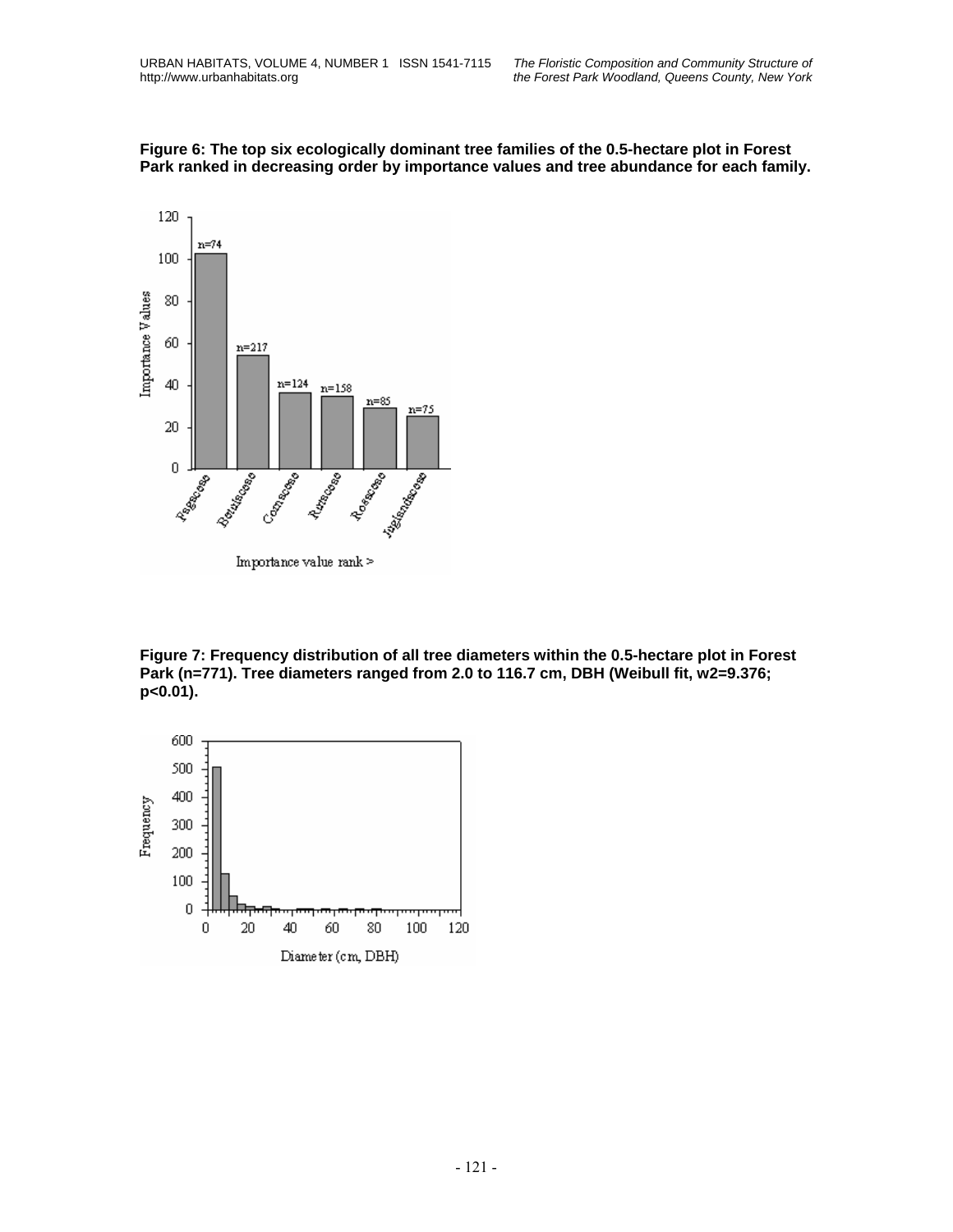**Figure 8: Frequency distributions of tree diameters (DBH) of the three most abundant gapphase species in the 0.5-hectare plot in Forest Park: (a)** *Betula lenta* **(n=217); (b)**  *Phellodendron amurense* **(n=158); and (c)** *Prunus serotina* **(n=85).** 

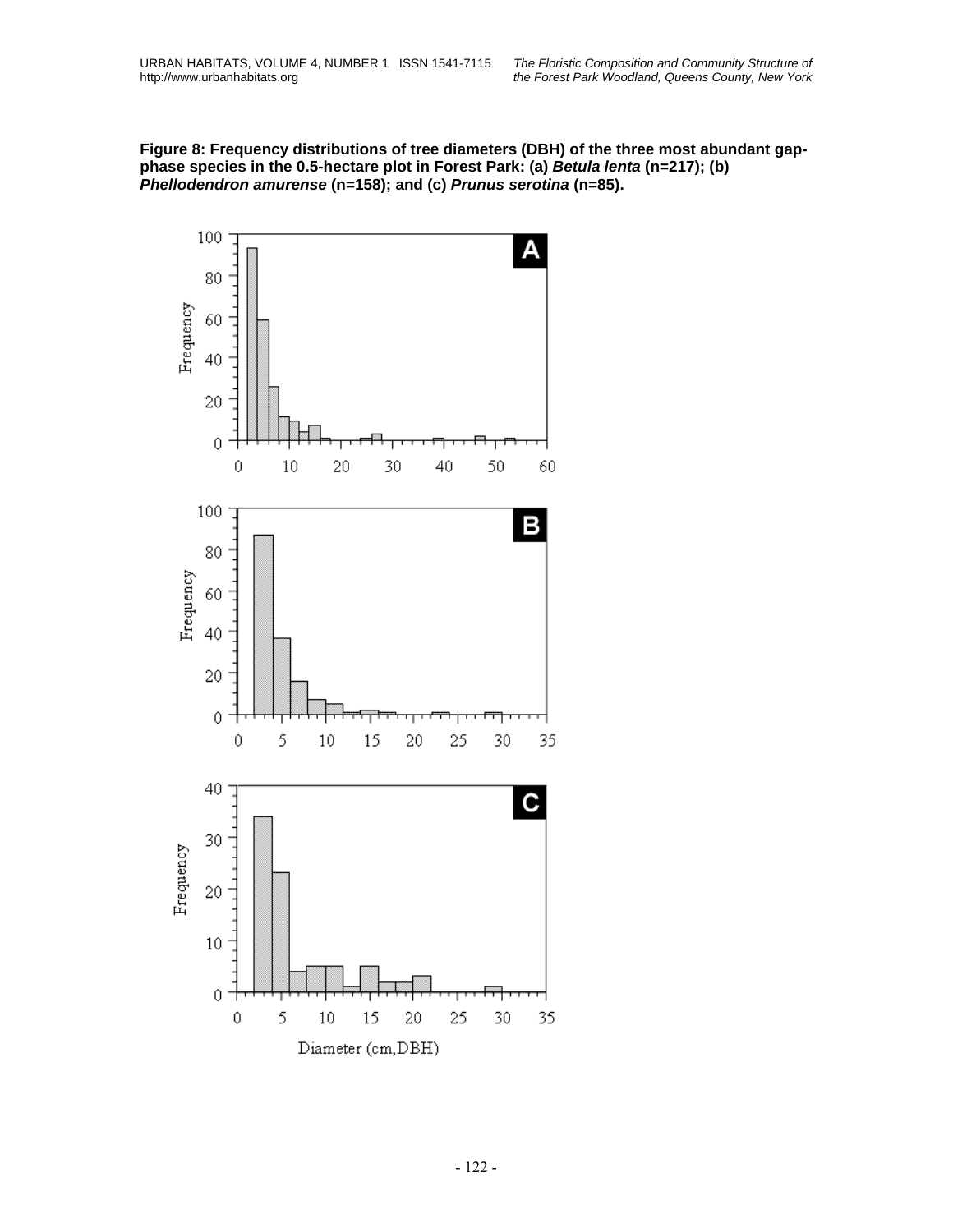| <b>Rank</b>             | <b>Species</b>                        | No. of Stems Rel. Dens. Rel. Freq. Rel. Dom. |        |        |        | IV     |
|-------------------------|---------------------------------------|----------------------------------------------|--------|--------|--------|--------|
|                         | Betula lenta L.                       | 217                                          | 0.2815 | 0.1418 | 0.0966 | 51.99  |
| $\overline{c}$          | Quercus rubra L.                      | 33                                           | 0.0428 | 0.0816 | 0.3711 | 49.55  |
| $\overline{\mathbf{3}}$ | Phellodendron amurense Rupr.          | 158                                          | 0.2049 | 0.0993 | 0.0292 | 33.35  |
| $\overline{4}$          | Cornus florida L.                     | 115                                          | 0.1492 | 0.1418 | 0.0335 | 32.45  |
| 5                       | Quercus velutina Lam.                 | 10                                           | 0.0130 | 0.0284 | 0.2394 | 28.07  |
| 6                       | Prunus serotina Ehrh.                 | 85                                           | 0.1103 | 0.1277 | 0.0335 | 27.14  |
| 7                       | Quercus alba L.                       | 13                                           | 0.0169 | 0.0355 | 0.1221 | 17.44  |
| $\,8\,$                 | Carya tomentosa (Poiret) Nutt.        | 33                                           | 0.0428 | 0.0816 | 0.0124 | 13.67  |
| 9                       | Carya ovata (Miller) K. Koch          | 22                                           | 0.0285 | 0.0532 | 0.0071 | 8.88   |
| 10                      | Carya glabra (Miller) Sweet           | 20                                           | 0.0259 | 0.0497 | 0.0098 | 8.54   |
| 11                      | Fagus grandifolia Ehrh.               | 13                                           | 0.0169 | 0.0248 | 0.0397 | 8.14   |
| 12                      | Sassafras albidum (Nutt.) Nees        | 20                                           | 0.0259 | 0.0461 | 0.0034 | 7.54   |
| 13                      | Vaccinium corymbosum L.               | 7                                            | 0.0091 | 0.0213 | 0.0003 | 3.06   |
| 14                      | Cornus alternifoliai L.f.             | 9                                            | 0.0117 | 0.0142 | 0.0013 | 2.71   |
| 15                      | Castanea dentata (Marshall) Borkh. 5  |                                              | 0.0065 | 0.0177 | 0.0002 | 2.44   |
| 16                      | Lindera benzoin (L.) Blume            | 3                                            | 0.0039 | 0.0106 | 0.0001 | 1.46   |
| 17                      | Rhamnus frangula L.                   | 3                                            | 0.0039 | 0.0071 | 0.0003 | 1.13   |
| 18                      | Acer rubrum L.                        | 1                                            | 0.0013 | 0.0036 | 0.0000 | 0.49   |
| 19                      | Acer platanoides L.                   |                                              | 0.0013 | 0.0036 | 0.0000 | 0.49   |
| 20                      | Liriodendron tulipifera L.            |                                              | 0.0013 | 0.0036 | 0.0000 | 0.49   |
| 21                      | <i>Ilex verticillata</i> (L.) A. Gray |                                              | 0.0013 | 0.0036 | 0.0000 | 0.49   |
| 22                      | Nyssa sylvatica Marshall.             |                                              | 0.0013 | 0.0036 | 0.0000 | 0.49   |
|                         | <b>SUM 771</b>                        |                                              |        |        |        | 300.00 |

**Table 1. Ecological-dominance ranking of the 22 woody species (n=771) within the 0.5-hectare Forest Park plot in decreasing order of importance value (IV), the sum of each species' relative density, relative frequency, and relative dominance.** 

#### **Table 2. Ecological-dominance ranking of woody families in decreasing order by importance values.**

| <b>Rank</b>    | Family          | No. of Stems Rel. Dens. |        | Rel. Freq. | Rel. Dom. | IV     |
|----------------|-----------------|-------------------------|--------|------------|-----------|--------|
|                | Fagaceae        | 74                      | 0.0960 | 0.1605     | 0.7725    | 102.89 |
| $\overline{2}$ | Betulaceae      | 217                     | 0.2815 | 0.1646     | 0.0966    | 54.27  |
| 3              | Cornaceae       | 124                     | 0.1608 | 0.1646     | 0.0348    | 36.02  |
| 4              | Rutaceae        | 158                     | 0.2049 | 0.1152     | 0.0292    | 34.94  |
| 5              | Rosaceae        | 85                      | 0.1103 | 0.1482     | 0.0335    | 29.19  |
| 6              | Juglandaceae    | 75                      | 0.0973 | 0.1317     | 0.0292    | 25.82  |
| 7              | Lauraceae       | 23                      | 0.0298 | 0.0617     | 0.0034    | 9.50   |
| 8              | Ericaceae       | 7                       | 0.0091 | 0.0247     | 0.0003    | 3.40   |
| 9              | Rhamnaceae      | 3                       | 0.0039 | 0.0082     | 0.0003    | 1.24   |
| 10             | Aceraceae       | $\overline{2}$          | 0.0026 | 0.0082     | 0.0001    | 1.09   |
| 11             | Magnoliaceae 1  |                         | 0.0013 | 0.0041     | 0.0000    | 0.54   |
| 12             | Aquifoliaceae 1 |                         | 0.0013 | 0.0041     | 0.0000    | 0.54   |
| 13             | Nyssaceae       |                         | 0.0013 | 0.0041     | 0.0000    | 0.54   |
|                | <b>SUM</b>      | 771                     |        |            |           | 300.00 |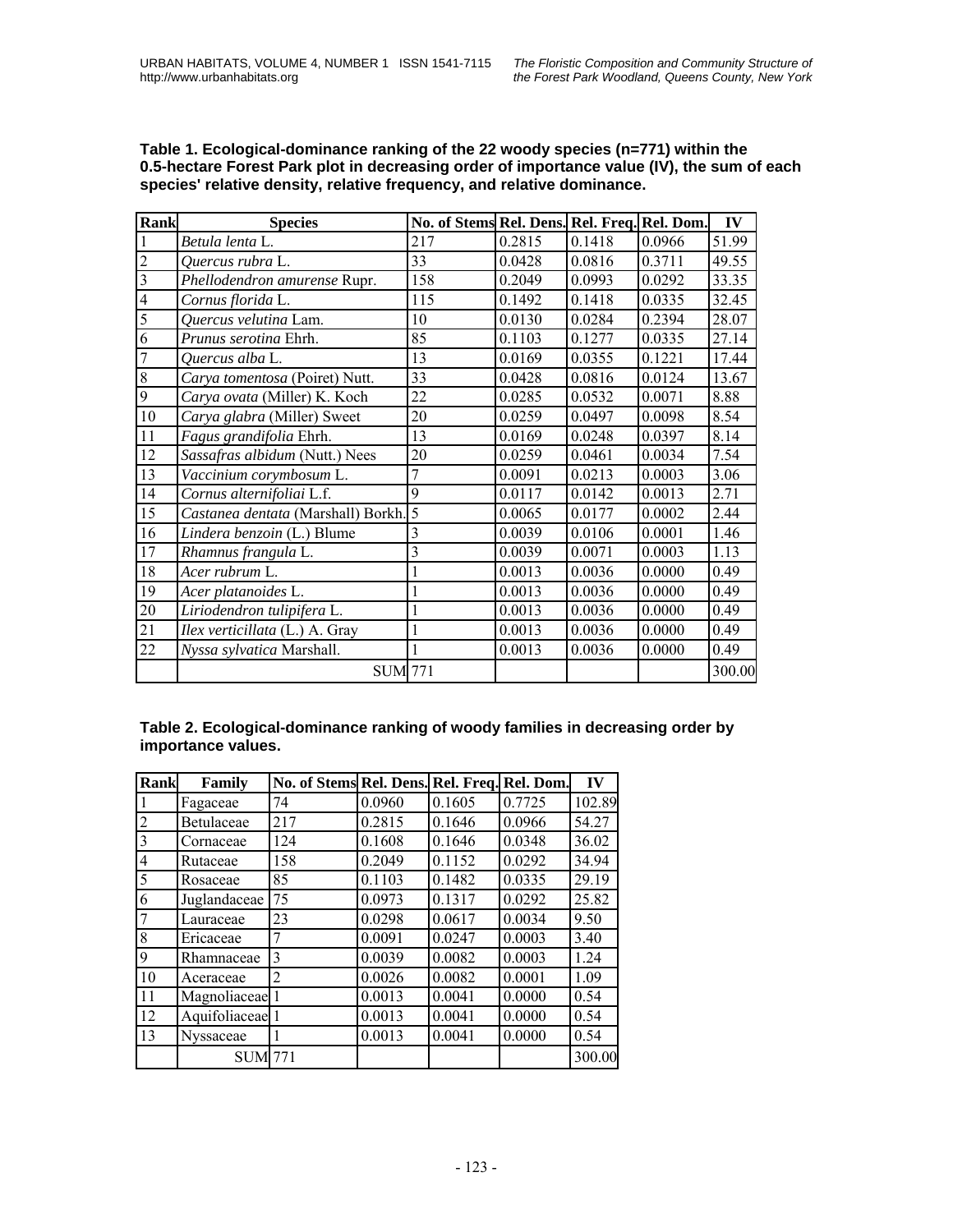| <b>Rank</b> | Taxa                                | No. of TreesRel. Dens.Rel. Freq.Rel. Dom. |        |        |        | IV     |
|-------------|-------------------------------------|-------------------------------------------|--------|--------|--------|--------|
|             | Betula lenta L.                     | 54                                        | 0.2687 | 0.2018 | 0.2650 | 73.54  |
|             | Phellodendron amurense Rupr.        | 49                                        | 0.2438 | 0.1667 | 0.2441 | 65.45  |
|             | Cornus florida L.                   | 29                                        | 0.1443 | 0.1579 | 0.1477 | 44.99  |
| 4           | Prunus serotina Ehrh.               | 24                                        | 0.1194 | 0.1228 | 0.1222 | 36.44  |
|             | Vaccinium corymbosum L.             | 5                                         | 0.0249 | 0.0439 | 0.0227 | 9.15   |
| 6           | Sassafras albidum (Nutt.) Nees      | 5                                         | 0.0249 | 0.0351 | 0.0269 | 8.69   |
|             | Cornus alternifoliai L.f.           | 6                                         | 0.0299 | 0.0263 | 0.0304 | 8.65   |
| 8           | Carya glabra (Miller) Sweet         | 5                                         | 0.0249 | 0.0351 | 0.0240 | 8.39   |
| 9           | Carya tomentosa (Poiret) Nutt.      | 4                                         | 0.0199 | 0.0351 | 0.0181 | 7.31   |
| 10          | Castanea dentata (Marshall) Borkh.4 |                                           | 0.0199 | 0.0351 | 0.0148 | 6.98   |
| 11          | Carya ovata (Miller) K. Koch        |                                           | 0.0149 | 0.0263 | 0.0159 | 5.71   |
| 12          | <i>Ouercus alba</i> L.              | 3                                         | 0.0149 | 0.0263 | 0.0150 | 5.62   |
| 13          | Lindera benzoin (L.) Blume          |                                           | 0.0149 | 0.0263 | 0.0106 | 5.18   |
| 14          | Fagus grandifolia Ehrh.             |                                           | 0.0100 | 0.0175 | 0.0138 | 4.13   |
| 15          | Acer platanoides L.                 |                                           | 0.0050 | 0.0088 | 0.0069 | 2.07   |
| 16          | Liriodendron tulipifera L.          |                                           | 0.0050 | 0.0088 | 0.0060 | 1.97   |
| 17          | Ilex verticillata (L.) A. Gray      |                                           | 0.0050 | 0.0088 | 0.0055 | 1.93   |
| 18          | Nyssa sylvatica Marshall.           |                                           | 0.0050 | 0.0088 | 0.0055 | 1.93   |
| 19          | Rhamnus frangula L.                 |                                           | 0.0050 | 0.0088 | 0.0051 | 1.88   |
|             | <b>SUM202</b>                       |                                           |        |        |        | 300.00 |

| Table 3. Ecological-dominance ranking of woody taxa in the small-size-diameter class (2.0 |
|-------------------------------------------------------------------------------------------|
| to < 2.8 cm, DBH) in decreasing order by importance values (n= 202).                      |

**Table 4. Ecological-dominance ranking of woody taxa in the midsize-diameter class (2.8 to < 7.48 cm, DBH) in decreasing order by importance values (n=372).** 

| <b>Rank</b> | Taxa                               | No. of TreesRel. Dens.Rel. Freq.Rel. Dom. |        |        |        | IV     |
|-------------|------------------------------------|-------------------------------------------|--------|--------|--------|--------|
|             | Betula lenta L.                    | 117                                       | 0.3145 | 0.1859 | 0.3164 | 81.68  |
| 2           | Phellodendron amurense Rupr.       | 90                                        | 0.2419 | 0.1474 | 0.2253 | 61.47  |
| 3           | Cornus florida L.                  | 55                                        | 0.1479 | 0.1795 | 0.1619 | 48.92  |
| 4           | Prunus serotina Ehrh.              | 36                                        | 0.0968 | 0.1154 | 0.0941 | 30.62  |
| 5           | Carya tomentosa (Poiret) Nutt.     | 18                                        | 0.0484 | 0.0897 | 0.0531 | 19.12  |
| 6           | Carya ovata (Miller) K. Koch       | 14                                        | 0.0376 | 0.0705 | 0.0382 | 14.64  |
| 7           | Sassafras albidum (Nutt.) Nees     | 11                                        | 0.0296 | 0.0513 | 0.0256 | 10.65  |
| 8           | Carya glabra (Miller) Sweet        |                                           | 0.0242 | 0.0449 | 0.0236 | 9.27   |
| 9           | Fagus grandifolia Ehrh.            | 8                                         | 0.0215 | 0.0321 | 0.0240 | 7.75   |
| 10          | Quercus rubra L.                   |                                           | 0.0108 | 0.0192 | 0.0115 | 4.15   |
| 11          | Rhamnus frangula L.                |                                           | 0.0054 | 0.0128 | 0.0060 | 2.42   |
| 12          | Cornus alternifoliai L.f.          |                                           | 0.0054 | 0.0128 | 0.0047 | 2.29   |
| 13          | Vaccinium corymbosum L.            |                                           | 0.0054 | 0.0128 | 0.0029 | 2.11   |
| 14          | Quercus alba L.                    |                                           | 0.0027 | 0.0064 | 0.0055 | 1.45   |
| 15          | Quercus velutina Lam.              |                                           | 0.0027 | 0.0064 | 0.0048 | 1.39   |
| 16          | Castanea dentata (Marshall) Borkh. |                                           | 0.0027 | 0.0064 | 0.0014 | 1.05   |
| 17          | Acer rubrum L.                     |                                           | 0.0027 | 0.0064 | 0.0010 | 1.01   |
|             | <b>SUM372</b>                      |                                           |        |        |        | 300.00 |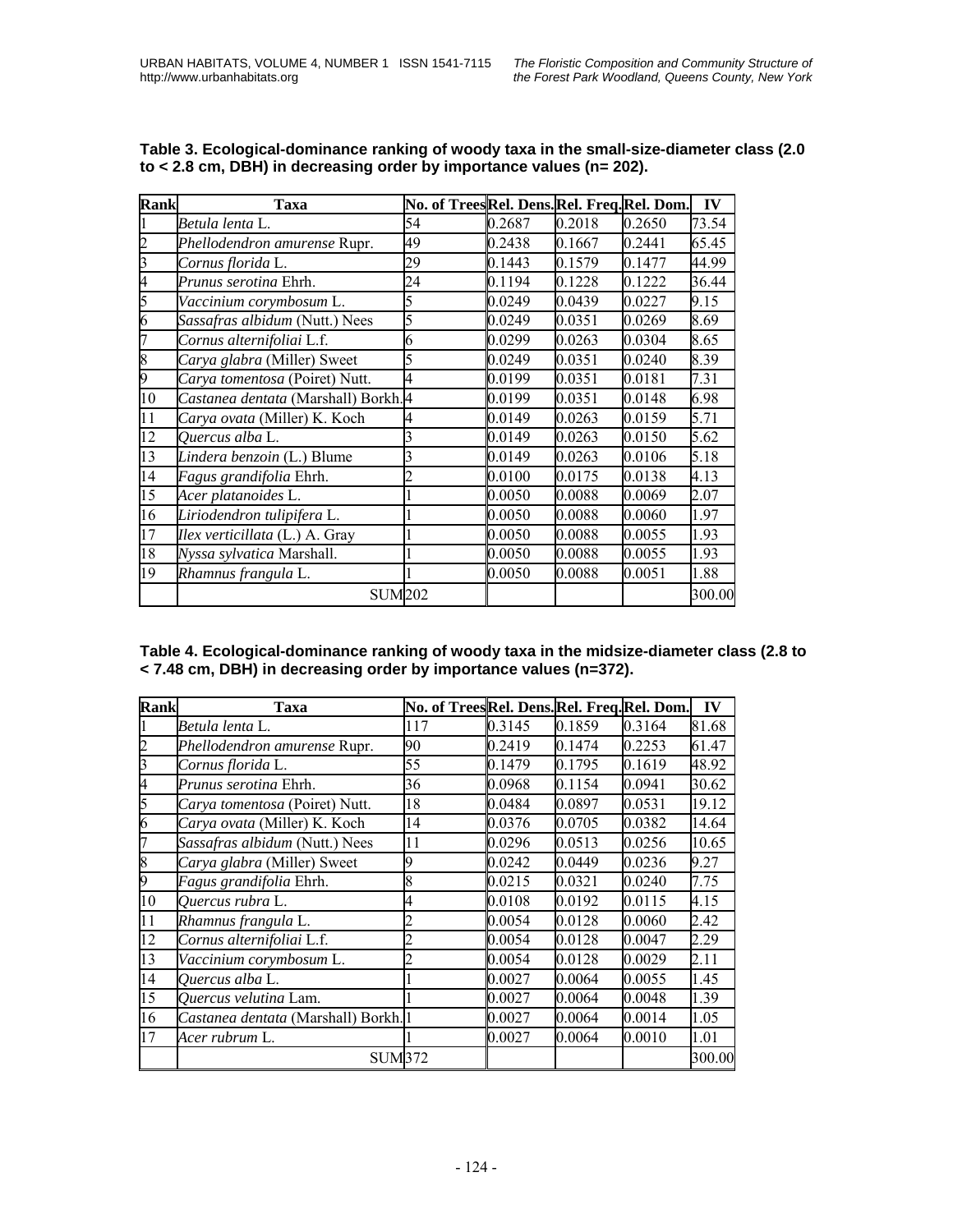| Rank | <b>Species</b>                    | No. of TreesRel. Dens.Rel. Freq.Rel. Dom. |        |        |        | IV     |
|------|-----------------------------------|-------------------------------------------|--------|--------|--------|--------|
|      | Quercus rubra L.                  | 29                                        | 0.1472 | 0.1631 | 0.3921 | 70.25  |
|      | Betula lenta L.                   | 46                                        | 0.2335 | 0.1915 | 0.0861 | 51.11  |
|      | Quercus velutina Lam.             |                                           | 0.0457 | 0.0497 | 0.2530 | 34.84  |
|      | Cornus florida L.                 | 31                                        | 0.1574 | 0.1489 | 0.0271 | 33.34  |
|      | Prunus serotina Ehrh.             | 25                                        | 0.1269 | 0.1277 | 0.0304 | 28.50  |
| h    | Quercus alba L.                   | 9                                         | 0.0457 | 0.0567 | 0.1288 | 23.12  |
|      | Phellodendron amurense Rupr.19    |                                           | 0.0965 | 0.0851 | 0.0191 | 20.07  |
|      | Carya tomentosa (Poiret) Nutt. 11 |                                           | 0.0558 | 0.0638 | 0.0105 | 13.02  |
|      | Carya glabra (Miller) Sweet       | 6                                         | 0.0305 | 0.0355 | 0.0091 | 7.51   |
| 10   | Fagus grandifolia Ehrh.           |                                           | 0.0152 | 0.0213 | 0.0374 | 7.39   |
| 11   | Carya ovata (Miller) K. Koch      |                                           | 0.0203 | 0.0284 | 0.0030 | 5.17   |
| 12   | Sassafras albidum (Nutt.) Nees4   |                                           | 0.0203 | 0.0213 | 0.0022 | 4.38   |
| 13   | Cornus alternifoliai L.f.         |                                           | 0.0051 | 0.0071 | 0.0009 | 1.31   |
|      | <b>SUM197</b>                     |                                           |        |        |        | 300.00 |

**Table 5. Ecological-dominance ranking of woody taxa in the large-size-diameter class (7.48 to 116.7 cm, DBH) in decreasing order by importance values (n=197).**